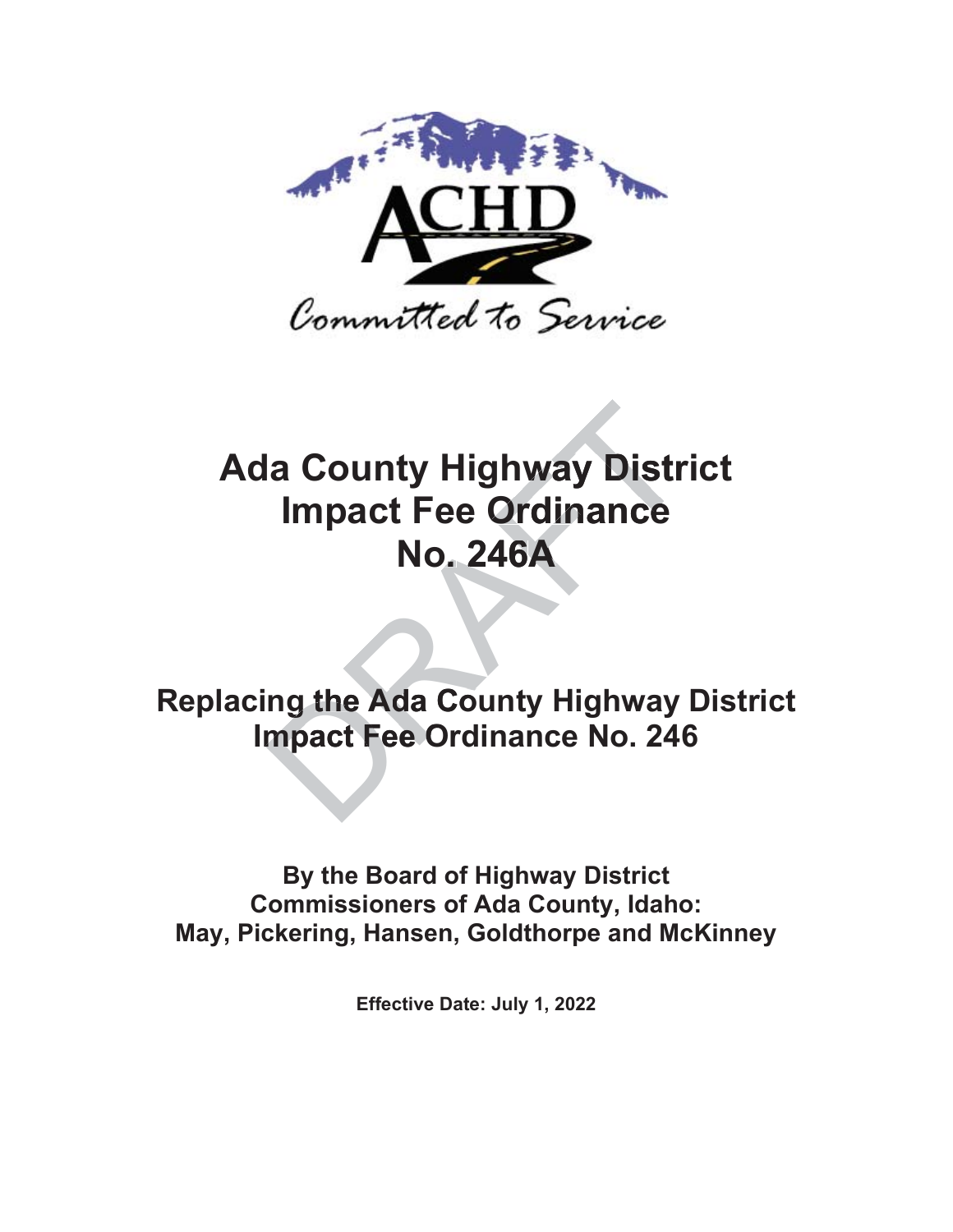# ADA COUNTY HIGHWAY DISTRICT IMPACT FEE ORDINANCE NO. 246A

# BY THE BOARD OF HIGHWAY DISTRICT COMMISSIONERS OF ADA COUNTY, IDAHO: MAY, PICKERING, HANSEN, GOLDTHORPE, McKINNEY

# AN ORDINANCE REPLACING THE ADA COUNTY HIGHWAY DISTRICT IMPACT FEE ORDINANCE NO. 246 AND THE CAPITAL IMPROVEMENTS PLAN AND PROVIDING FOR PUBLICATION WITHIN ONE MONTH OF ADOPTION AND PRIOR TO TAKING EFFECT.

WHEREAS, it is in the best interest of the citizens of Ada County, Idaho for the Board of Commissioners of the Ada County Highway District to enact Impact Fee Ordinance No. 246A to amend and restatethe Impact Fee Ordinance No. 246; and Ordinanc

WHEREAS, it is in the best interest of the citizens of Ada County, Idaho for the C Board of Commissioners of the Ada County Highway District to replace the adopted Capital Improvements Plan. The Capital Improvements Plan was developed in accordance with Idaho Code § 67-8208 and in coordination with the Capital Investment Citizens Advisory Committee ("CICAC"), which is the development impact fee advisory committee established pursuant to Idaho Code  $\S$  67-8205. The CICAC approved the update to the Capital Improvements Plan on February 28, 2022; and IE MONTH OF ADOPTION AND PRIOR TO TAKIN<br>is in the best interest of the citizens of Ada County,<br>ioners of the Ada County Highway District to enact<br>for the Ada County Highway District to enact<br>is in the best interest of the

WHEREAS, legal notice of the public hearing and the availability of the proposed Ordinance No. 246A was published on XXXXXX and XXXXXX in The Idaho Press; and

WHEREAS, a public hearing on the proposed Ordinance No. 246A and the adoption of Ordinance No. 246A was held before the Board of the Highway District Commissioners of Ada County, Idaho, on May 25,2022 and

 NOW, THEREFORE, BE IT ORDAINED by the Board of Highway District Commissioners of Ada County, Idaho, that Capital Improvement Plans is amended and restated and Ordinance No. 246A is hereby amended and restated as set forth in Exhibit 1; and

 BE IT FURTHER ORDAINED that Ordinance No. 246A (or a summary thereof) be published as provided by law within one (1) month after its adoption and before it takes effect.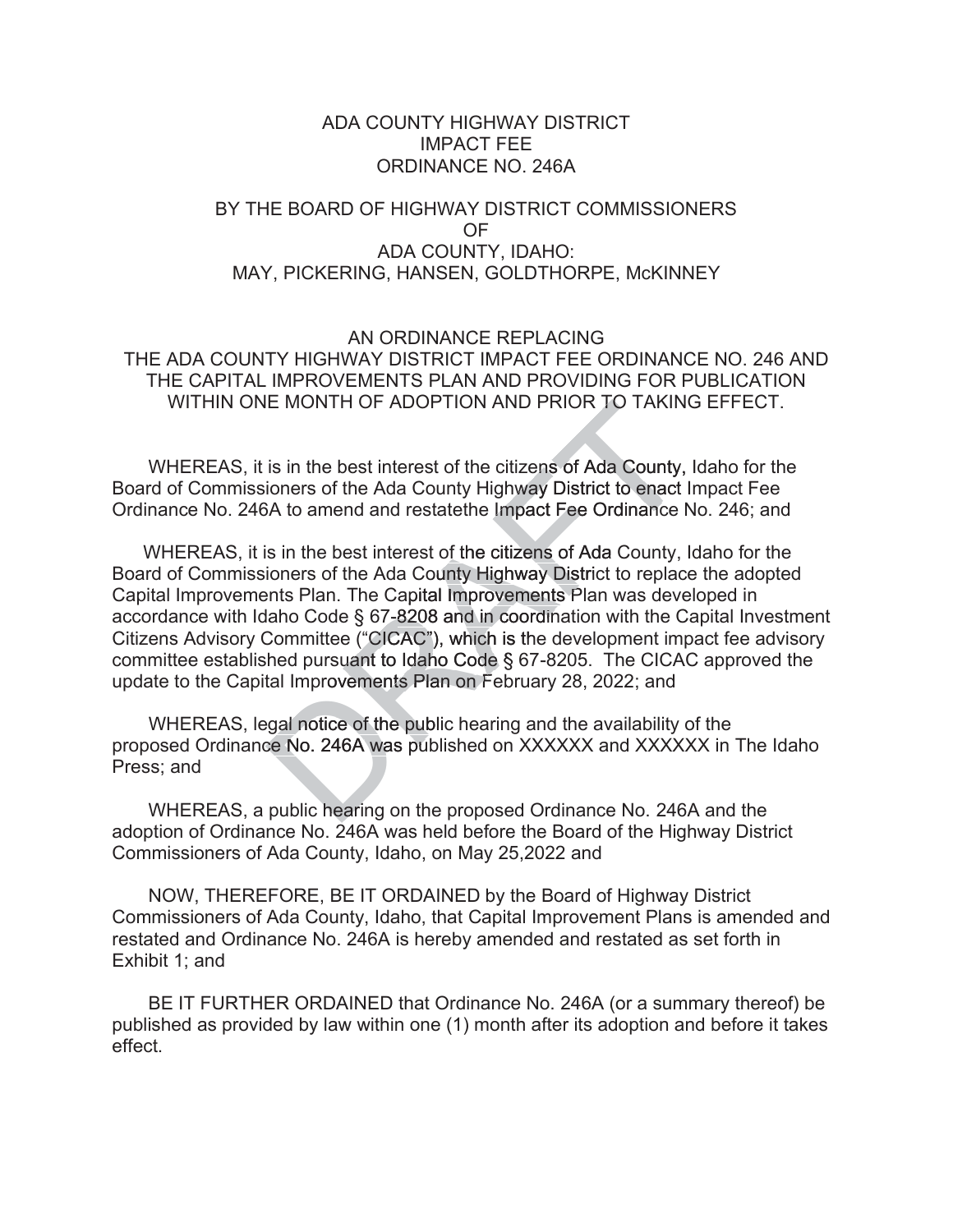Adopted and approved by the Board of Commissioners of the Ada County Highway District on the 25<sup>th</sup> day of May, 2022.

BOARD OF HIGHWAY DISTRICT COMMISSIONERS OF ADA COUNTY, IDAHO:

| Mary May, President                           | Kent Goldthorpe, Commissioner |
|-----------------------------------------------|-------------------------------|
|                                               |                               |
| Alexis Pickering, Vice President              | Dave McKinney, Commissioner   |
|                                               |                               |
| Jim D. Hansen, 2 <sup>nd</sup> Vice President |                               |
|                                               |                               |
| <b>ATTESTS</b>                                |                               |
|                                               |                               |
| Bruce S. Wong, Director                       |                               |
|                                               |                               |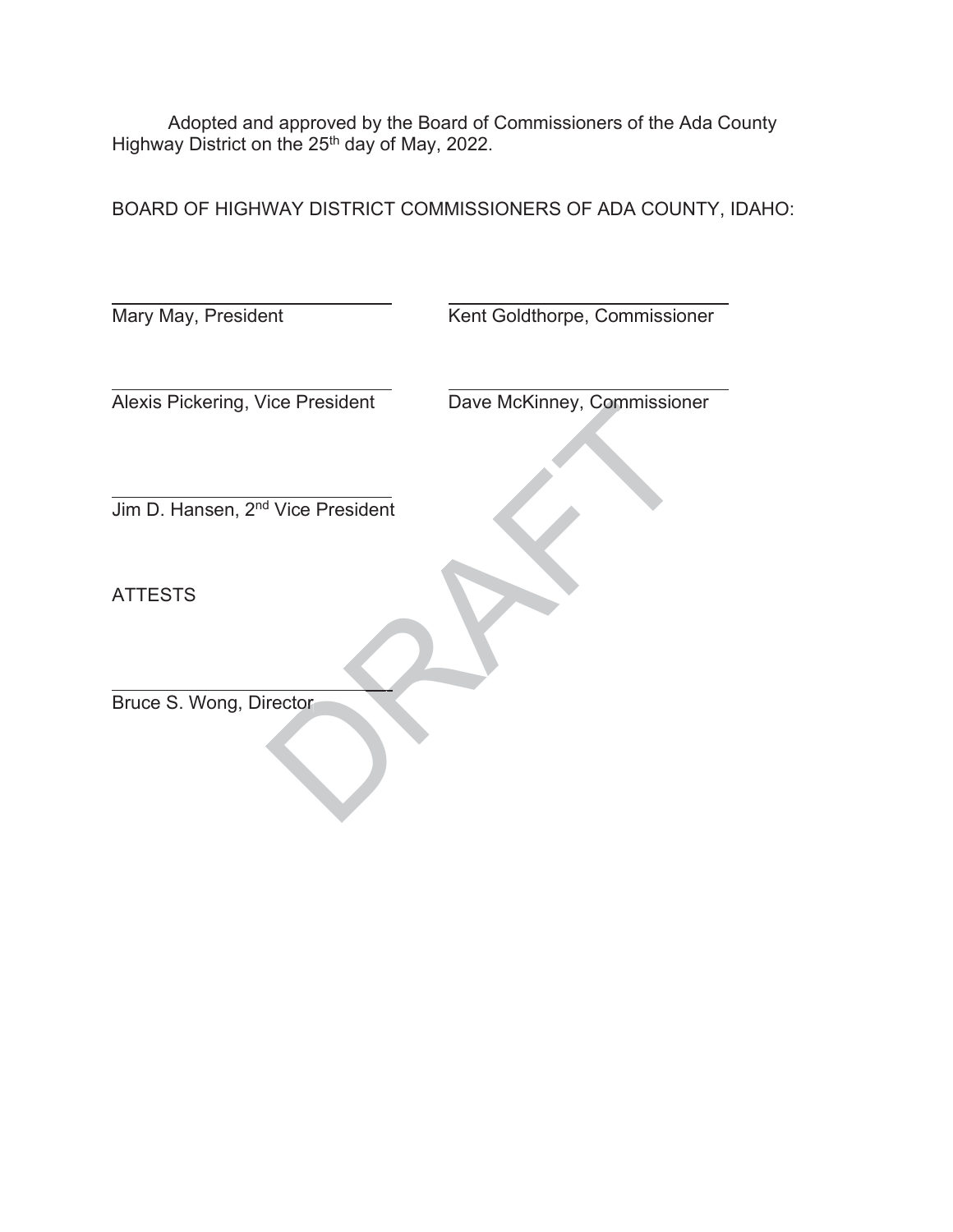#### **EXHIBIT 1** ORDINANCE NO. 246A REPLACING ACHD IMPACT FEE ORDINANCE NO. 246

## 7300 SHORT TITLE, AUTHORITY AND APPLICABILITY

This Ordinance shall be known and may be cited as the "Ada County Highway District Impact Fee Ordinance".

The Board of Commissioners of the Ada County Highway District has the authority to adopt ordinances pursuant to the powers granted it under Section 40-1406, *Idaho Code* and to impose impact fees in conformance with the Idaho Development Impact Fee Act, Chapter 82, Title 67, *Idaho Code.*

This Ordinance shall apply in all areas under the control and jurisdiction of the Ada County Highway District.

#### 7301 FINDINGS AND PURPOSE

In accordance with the Idaho Development Impact Fee Act, the Board of Commissioners of the Ada County Highway District finds that an equitable program for planning and financing those public facilities under its jurisdiction which are needed to serve new growth and development is necessary in order to promote and accommodate orderly growth and development and to protect the public health, safety and general welfare of the citizens of Ada County, Idaho. It is the intent of the Commission by enactment of this Ordinance to: The shall apply in all areas under the control and jurisdictic<br>trict.<br>ND PURPOSE<br>te with the Idaho Development Impact Fee Act, the Boar<br>County Highway District finds that an equitable programe<br>se public facilities under it

- a. ensure that adequate roads, streets, bridges and associated public facilities are available to serve new growth and development;
- b. promote orderly growth and development by establishing uniform standards by which those who benefit from new growth and development pay a proportionate share of the cost of new public facilities under the jurisdiction of the Ada County Highway District which are needed to serve new growth and development; and
- c. ensure that those who benefit from new growth and development are required to pay no more than their Proportionate Share of the cost of new public facilities under the jurisdiction of the Ada County Highway District which are needed to serve new growth and development and to prevent duplicate and ad hoc development requirements. (Reference *Idaho Code*, Section 67-8202)

#### 7302 DEFINITIONS

Following are definitions of certain terms used in this Ordinance. Definitions of terms used in the Impact Fee formula are set forth in Section 7306.2. Other terms which are not defined in this Ordinance shall have the meaning attributed to them in *Idaho Code*, Section 67-8203.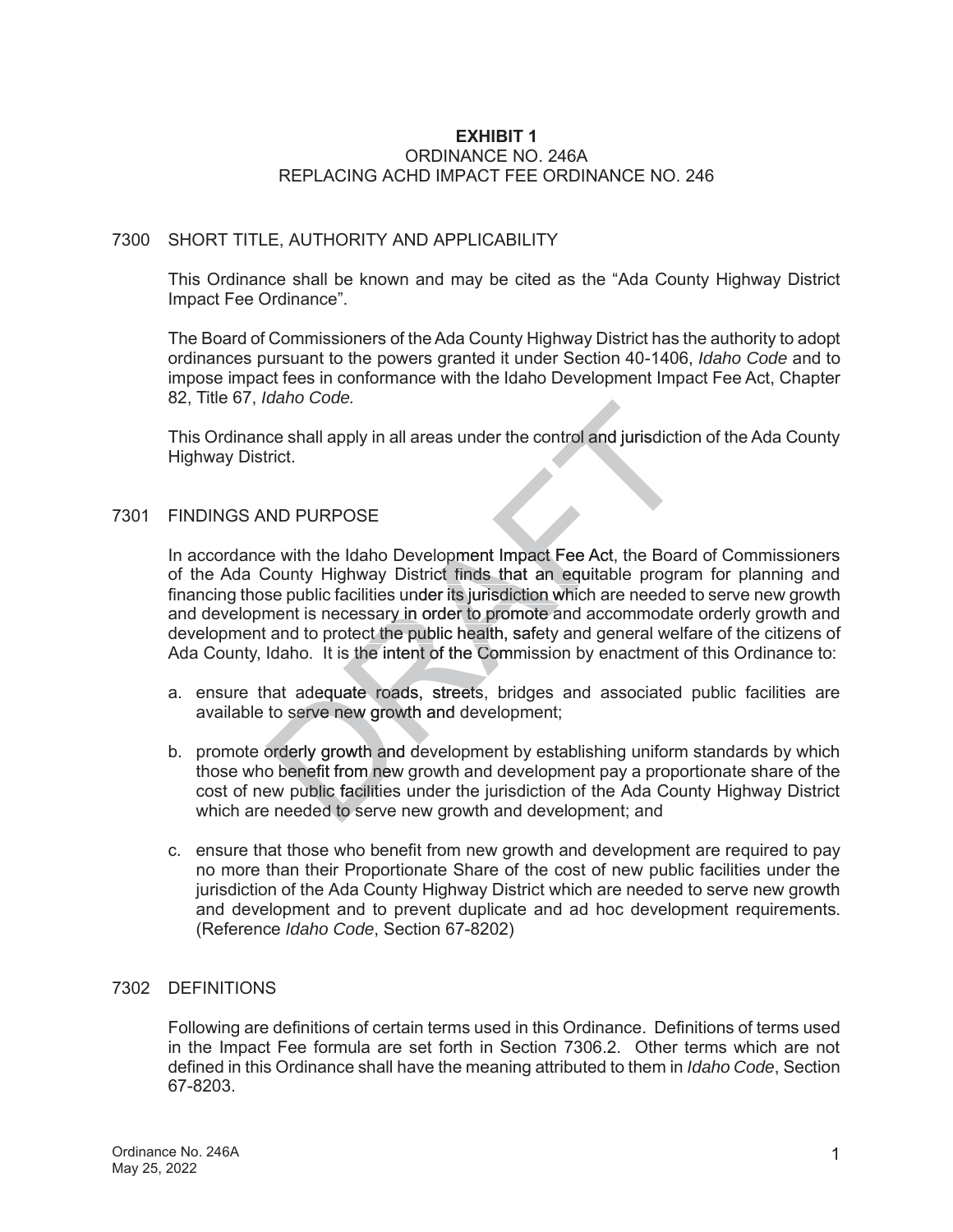As used in this Ordinance the following terms shall have the following meanings:

"ACHD" means the Ada County Highway District.

"Available" and "Availability" when used in the context of revenue and funds available to pay for System Improvements shall mean revenue and funds that the Commission has determined are reasonably available, given statutory restrictions and other demands on ACHD resources, to lay out, construct, maintain, repair and improve the Highways under its jurisdiction and otherwise to perform the responsibilities imposed upon it by law.

"Capital Improvement" means an improvement with a useful life of ten (10) years or more, by new construction or other action, which increases the Service Capacity of the System. (Reference *Idaho Code*, Section 67-8203(3).)

"Capital Improvements Plan" means a plan adopted by the Commission pursuant to Section 7310 of this Ordinance that identifies Capital Improvements for which Impact Fees may be used as a funding source. (Reference *Idaho Code*, Section 67-8203(5).)

"Commission" means the Board of Commissioners of ACHD.

"COMPASS" means and refers to the Community Planning Association of Southwest Idaho, an Idaho nonprofit association designated by the Governor of the State of Idaho as the Transportation Management Area and the Metropolitan Planning Organization responsible for transportation planning in Ada County, of which ACHD is a member, and any successor organization responsible for transportation planning in Ada County, Idaho.

"Developer" means any Person or legal entity undertaking Development including a party that undertakes the subdivision of property pursuant to sections 50-1301 through 50-1334, Idaho Code. (Reference Idaho Code, Section 67-8203(6).)

"Development" means any construction or installation of a building or structure, or any change in use of a building or structure, or any change in the use, character or appearance of the land, which creates additional demand and need for System Improvements or the subdivision of property that would permit any change in the use, character, or appearance of land. (Reference *Idaho Code*, Section 67-8203(7).) "Development" shall also include *Idaho*the foregoing activities if conducted by a Taxing District except as provided by Section 7304.2 of this Ordinance. (Reference *Idaho Code*, Section 67-8203(7).) rovements Plan" means a plan adopted by the Community of this Ordinance that identifies Capital Improvements for as a funding source. (Reference *Idaho Code*, Section 6<br>
1" means the Board of Community Planning Assoc<br>
1" m

"Development Approval" means written authorization which authorizes the commencement of a Development, from ACHD if the Development is a subdivision, otherwise from the general purpose government with jurisdiction over the Development.

"Development Unit" means a structure or a portion of a structure or a particular use of property that is listed on Exhibit "A".

"Extraordinary Costs" means those costs incurred as a result of an Extraordinary Impact. (Reference *Idaho Code*, Section 67-8203(11).)

"Extraordinary Impact" means an impact to the System which will result from the Development which is reasonably determined by the Commission to: (i) result in the need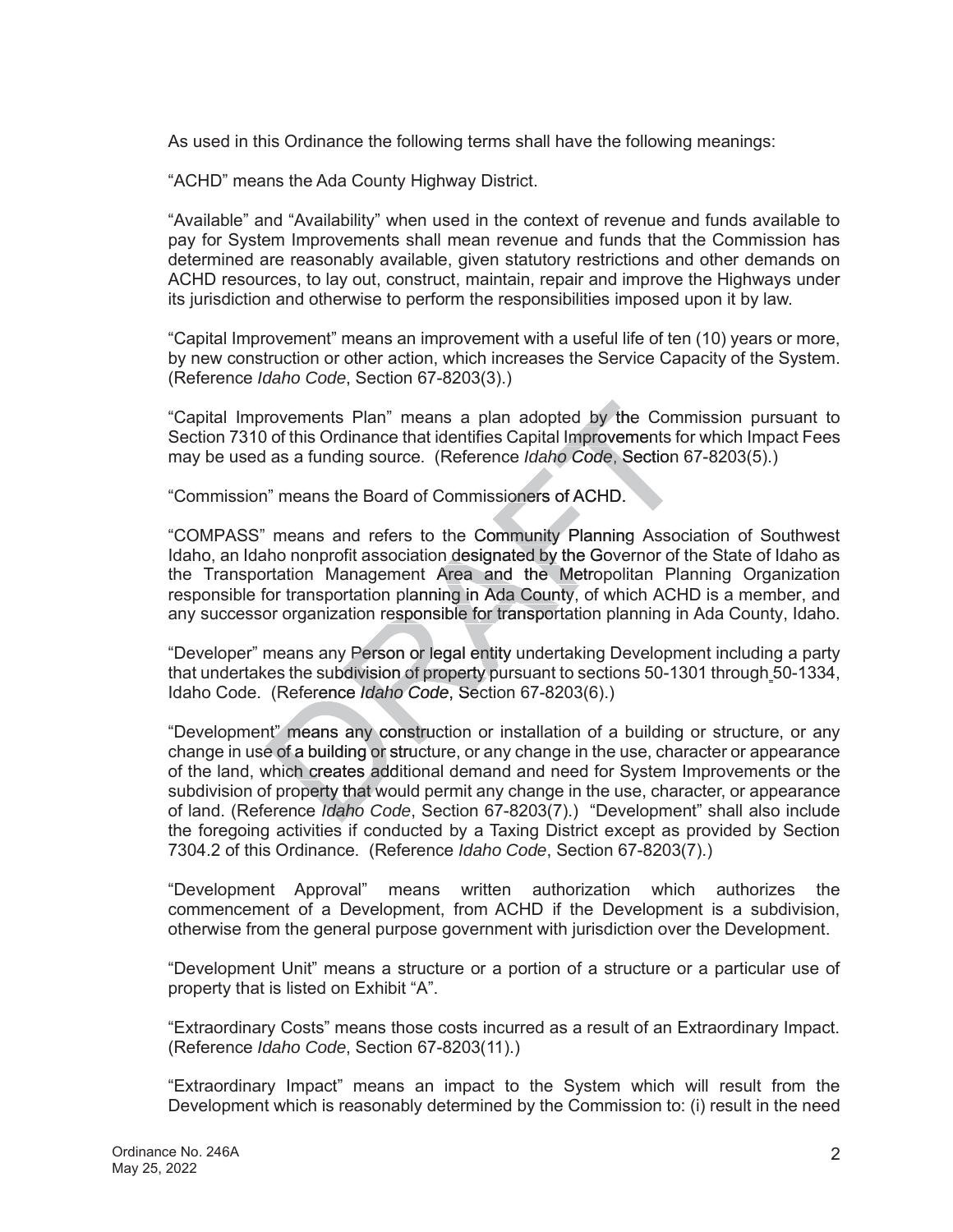for System Improvements, the cost of which will significantly exceed the sum of the Impact Fees to be generated from the proposed Development or the sum agreed to be paid pursuant to an agreement between ACHD and the Developer as allowed by Section 7324.2 of this Ordinance; or (ii) result in the need for System Improvements which are not identified in the most recent Capital Improvements Plan. (Reference *Idaho Code*, Section 67-8203(12).)

"Fee Payer" means that Person who pays or is required to pay an Impact Fee. (Reference *Idaho Code*, Section 67-8203(13).)

"Highway" means roads, streets, alleys and bridges laid out or established for the public or dedicated or abandoned to the public. Highways shall include necessary culverts, sluices, drains, ditches, waterways, embankments, retaining walls, bridges, tunnels, grade separation structures, roadside improvements, adjacent lands or interests lawfully acquired, pedestrian facilities, and any other structures, works or fixtures incidental to the preservation or improvement of the highways. (Reference Idaho Code, Section 40-109(5).) The terms "roads" and "streets" as used in this Ordinance have the same meaning as "Highway".

"Impact Fee" or "Traffic Impact Fee" means a payment of money imposed as a condition of Development Approval to pay for a Proportionate Share of the cost of System Improvements needed to serve Development. The term does not include the following:

- a. a charge or fee to pay the administrative, plan review, or inspection costs associated with permits required for Development (reference Idaho Code, Section 67-8203(9)(a));
- b. connection or hookup charges (reference *Idaho Code*, Section 67-8203(9)(b));
- c. availability charges for drainage, sewer, water, or transportation charges for services provided directly to the Development (reference Idaho Code, Section 67-8203(9)(c));
- d. amounts collected from a Developer in a transaction in which ACHD has incurred De expenses in constructing Capital Improvements for the Development if the owner or Developer has agreed to be financially responsible for the construction or installation of the Capital Improvements, unless a written agreement is made pursuant to Section 7314 of this Ordinance for credit or reimbursement (reference *Idaho Code*, Section 67- 8203(9)(d)); or
- e. an Overlay Fee imposed to cover Extraordinary Costs.

"Impact Fee Administrator" means the ACHD Director or the official designated by the Director to administer this Ordinance.

"Impact Fee Schedule" means that schedule of fees referenced in Section 7307 of this Ordinance and set forth in the Fee Schedule attached to this Ordinance as Exhibit "A".

"Individual Assessment Application" means the ACHD Individual Assessment Application form as set forth in ACHD policies and procedures that notifies ACHD of the Developer or Fee Payer's intent to provide an Individual Assessment Submittal.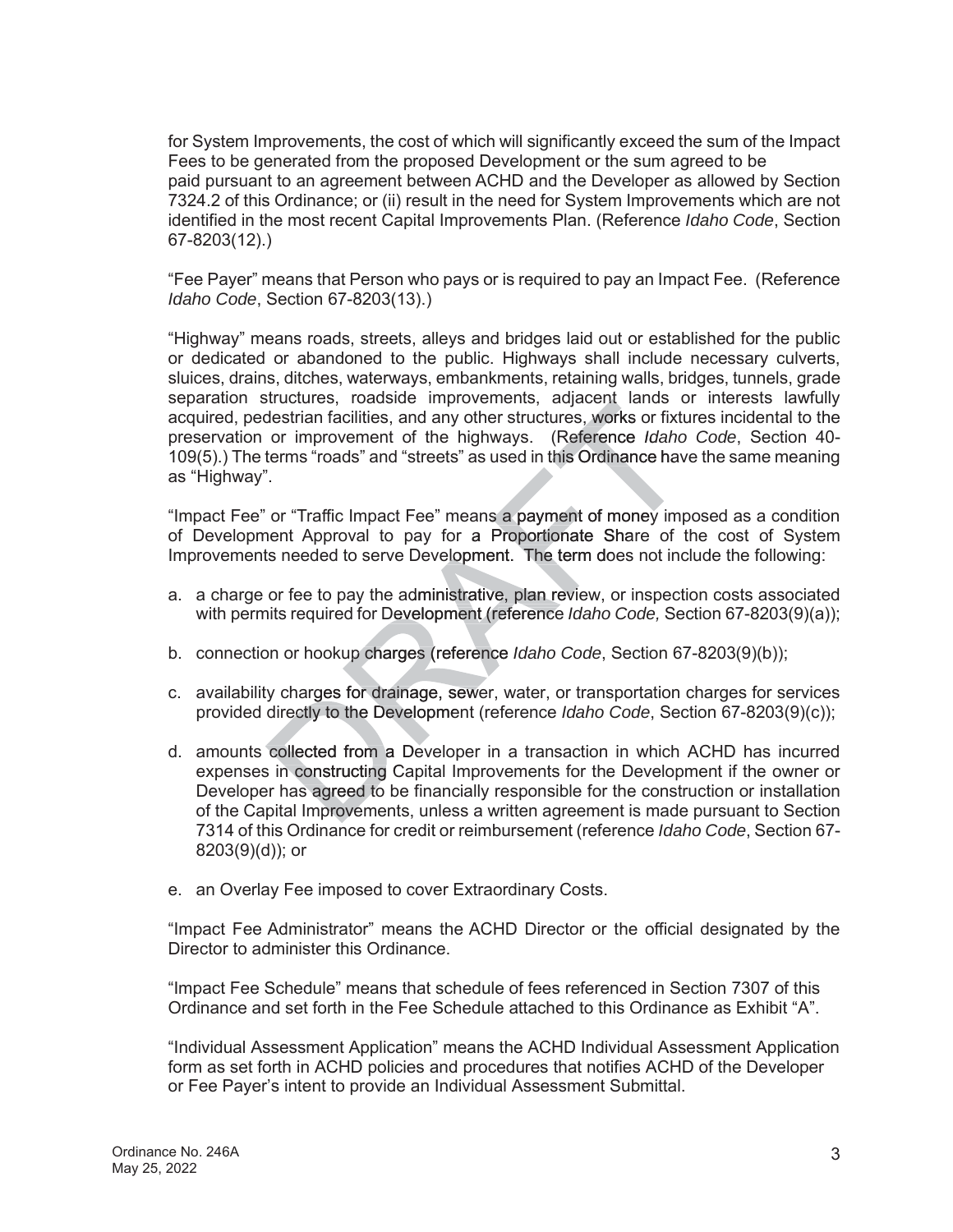"Individual Assessment Submittal" means the documentation required for an Individual Assessment as provided in Section 7312 of this Ordinance.

"ITE Manual" means the 11th edition of the manual and associated handbooks and supplements entitled *Trip Generation* published by the Institute of Transportation Engineers.

"Level of Service E Planning Threshold" is as defined in the ACHD Street Service Capacity Guidelines as set forth in Exhibit C.

"Overlay Fee" means a payment of money imposed by the Commission on the lots or parcels in an Overlay Zone in order to pay a Proportionate Share of the Extraordinary Costs incurred by a Developer to resolve an Extraordinary Impact resulting from a Development or multiple Developments.

"Overlay Zone" means the geographic area consisting of a Development or multiple Developments which collectively will cause an Extraordinary Impact to the System.

"Peak Hour" means the sixty (60) consecutive minutes of the work week (Monday through Friday, excluding holidays) when there is the highest volume of vehicles being operated on a particular Highway in the Regional Roadway Network.

"Person" means an individual, corporation, partnership, association, government agency, or other entity.

"Present Value" means the total current monetary value of past, present, or future payments, contributions or dedications of goods, services, materials, construction or money. (Reference *Idaho Code*, Section 67-8203(20).)

"Project Improvements" means site improvements and facilities that are planned and designed to provide service for a particular Development and that are necessary for the use and convenience of the occupants or users of that Development. (Reference Idaho *Code*, Section 67-8203(22).) 8203(22).) ne" means the geographic area consisting of a Devette the work the switch collectively will cause an Extraordinary Impact to means the sixty (60) consecutive minutes of the work we ding holidays) when there is the highest

"Proportionate Share" means that portion of System Improvement Costs determined pursuant to Section 7305 of this Ordinance, which reasonably relate to the service demands and needs of the Development. (Reference *Idaho Code*, Section 67-8203(23).)

"Regional Roadway Network" means all ITD highways, and all ACHD arterial and collector roads within Ada County.

"Service Area" means a defined geographic area identified in Section 7317.1 of this Ordinance in which the System provides service to Development within the area defined, on the basis of sound planning or engineering principles or both. (Reference *Idaho Code*, Section 67-8203(26).)

"Service Capacity" means the planning threshold number of vehicles on any one segment of the ACHD System at Level of Service E Planning Threshold for minor arterials and principal arterials, consistent with the *ACHD Street Service Capacity Guidelines (as found in Exhibit C)*.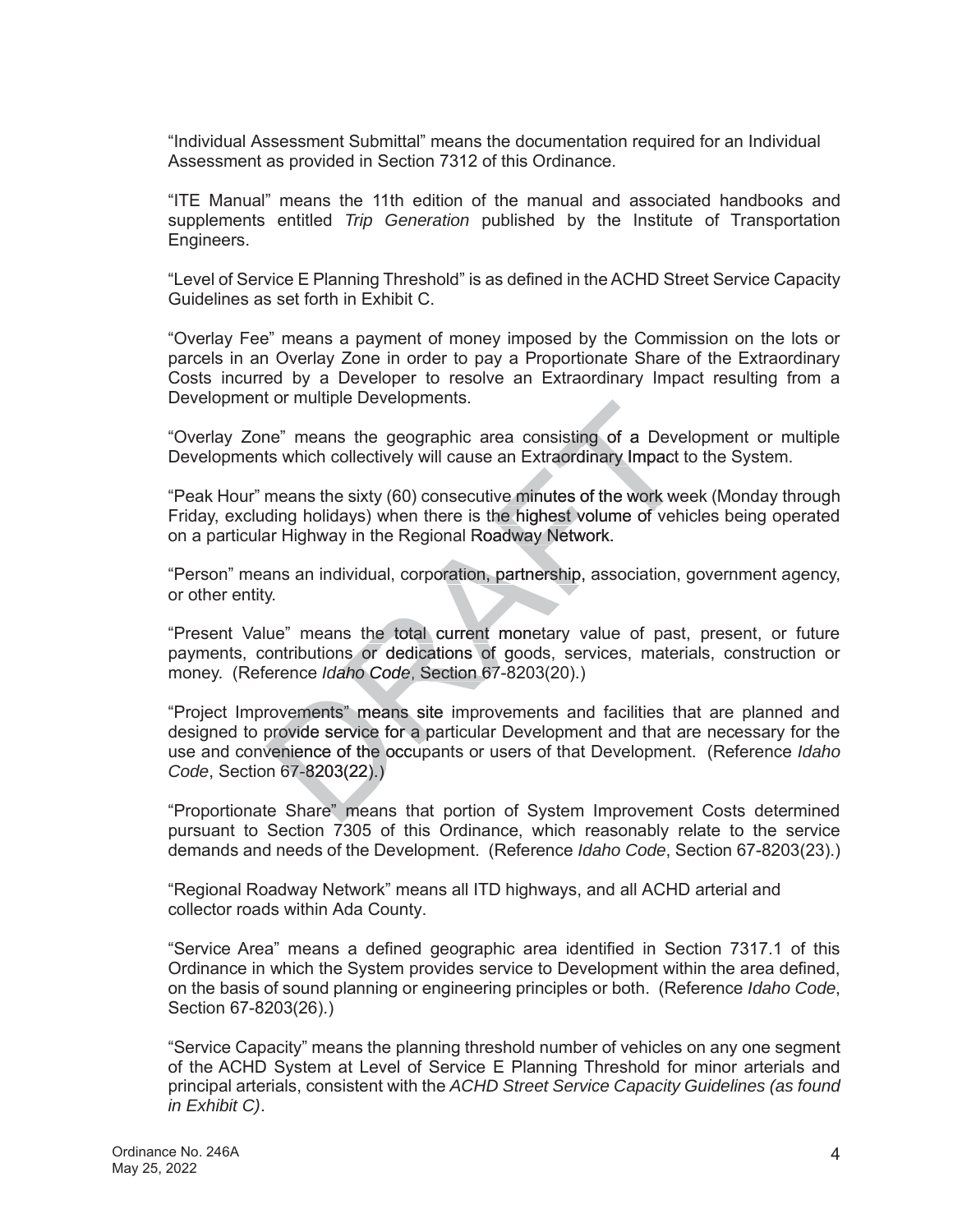"Service Unit" in general means a standardized measure of use attributable to a Development Unit calculated in accordance with generally accepted engineering or planning standards for a particular category of Capital Improvements, and, specifically as used in this Ordinance, means the number of vehicle miles traveled (VMT) on the System, generated by a particular type of land use of a Development Unit during the Peak Hour. (Reference *Idaho Code*, Section 67-8203(27).)

"System" means roadways under the jurisdiction of ACHD designated as arterials by COMPASS and ACHD.

"System Improvements," in contrast to Project Improvements, means Capital Improvements to the System which are designed to provide service to a Service Area including, without limitation, the type of improvements described in Idaho Code, section 50-1703. (Reference *Idaho Code*, Section 67-8203(28).) ).)

"System Improvement Costs" means costs incurred for construction or reconstruction of System Improvements, including costs of design, right-of-way acquisition, engineering and other costs attributable thereto, and also including, without limitation, the type of costs described in *Idaho Code*, section 50-1702(h), to provide additions to the System needed to serve new growth and Development. (Reference *Idaho Code*, Section 67-8203(29).)

"Taxing District" means any entity or unit with the statutory authority to levy a property tax. (Reference *Idaho Code*, Section 67-8203(7) and *Idaho Code*, Section 63-201).). n *Idaho*

# 7303 RULES OF CONSTRUCTION

The provisions of this Ordinance shall be interpreted to be consistent with the mandatory provisions of the Idaho Development Impact Fee Act and liberally construed to effectively carry out its purpose.

## 7304 IMPOSITION OF IMPACT FEE

7304.1 General Application.

On the terms, and consistent with the purposes and provisions of this Ordinance and the Idaho Development Impact Fee Act, Chapter 82, Title 67, *Idaho Code*, ACHD hereby imposes an Impact Fee as a condition of Development Approval on all Developments in Ada County, Idaho. Unless otherwise agreed in writing by ACHD and the Developer, the Impact Fee shall be collected no earlier than:

- a. the commencement of construction of the Development; or
- b. the issuance of a building permit; or
- c. the issuance of a manufactured home installation permit. (Reference *Idaho Code*, Section 67-8204(3).)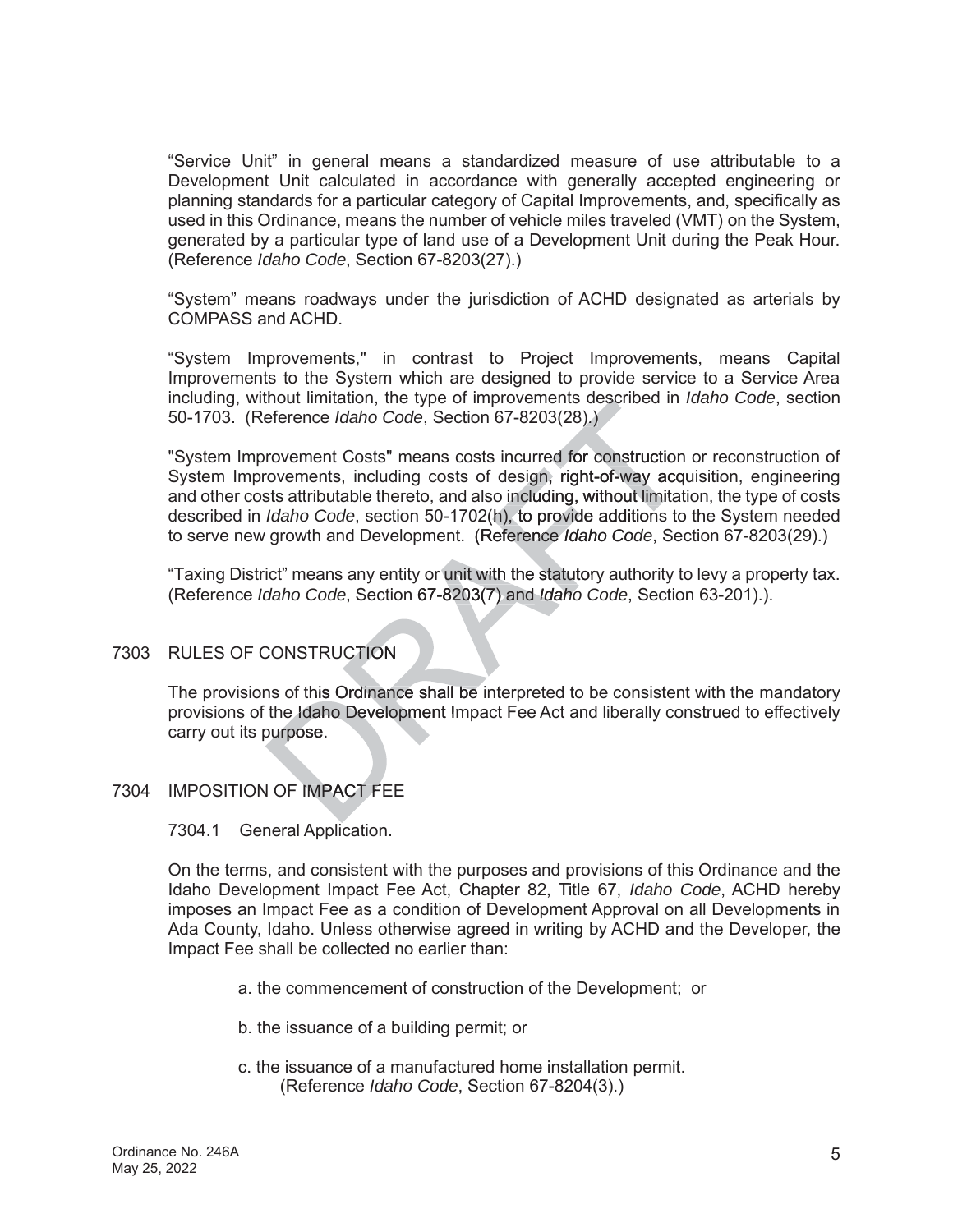7304.2 Application to Taxing Districts.

Taxing Districts shall be subject to payment of Impact Fees on all Developments in Ada County, Idaho pursuant to the terms of this Ordinance unless ACHD and the Taxing District enter into a written agreement that provides otherwise. (Reference *Idaho Code*, Section 67-8203(7).)

#### 7305 METHODOLOGY

7305.1 Basis for Formula.

The Idaho Development Impact Fee Act and subsequent analyses by ACHD provide the methodology for a reasonable and fair formula to ensure that those who benefit from Development pay their Proportionate Share of the cost of System Improvements needed to serve that Development. This methodology results in a formula for the calculation of the Impact Fee for each type of Development Unit within a given Service Area that is then used to create the Impact Fee Schedule. (Reference Idaho Code, Section 67-8207.)

7305.2 Minimum Standards

Under this formula the Impact Fee:

- a. shall not exceed a Proportionate Share of the costs incurred or to be incurred by ACHD in the provision of System Improvements to serve new Development (reference *Idaho Code*, Sections 67-8204(1) and 67-8207(1));
- b. is based on actual System Improvement Costs or reasonable estimates of such costs (reference *Idaho Code*, Section 67-8204(1));
- c. is calculated on the basis of Level of Service E Planning Threshold for minor arterials and principal arterials on the System as applicable to existing Development as well as new growth and Development. Level of Service E Planning Threshold for minor arterials and principal arterials is the acceptable level of service planning threshold for System Improvements under this Ordinance (reference *Idaho Code*, Section 67-8204, subsections (2) and (23)); and for a reasonable and fair formula to ensure that those<br>they their Proportionate Share of the cost of System Im<br>Development. This methodology results in a formula f<br>ee for each type of Development Unit within a given Serve<br>
- d. is imposed for System Improvements that are attributable to the demands on the Service Capacity of the System generated by the new Development. (Reference *Idaho Code*, Section 67-8204(2).)

#### 7305.3 Considerations in Determining Proportionate Share

The Proportionate Share is the cost of System Improvements attributable to the new Development after ACHD considers and accounts for the following:

> a. any appropriate credit, offset or contribution of money, dedication of land, or construction of System Improvements;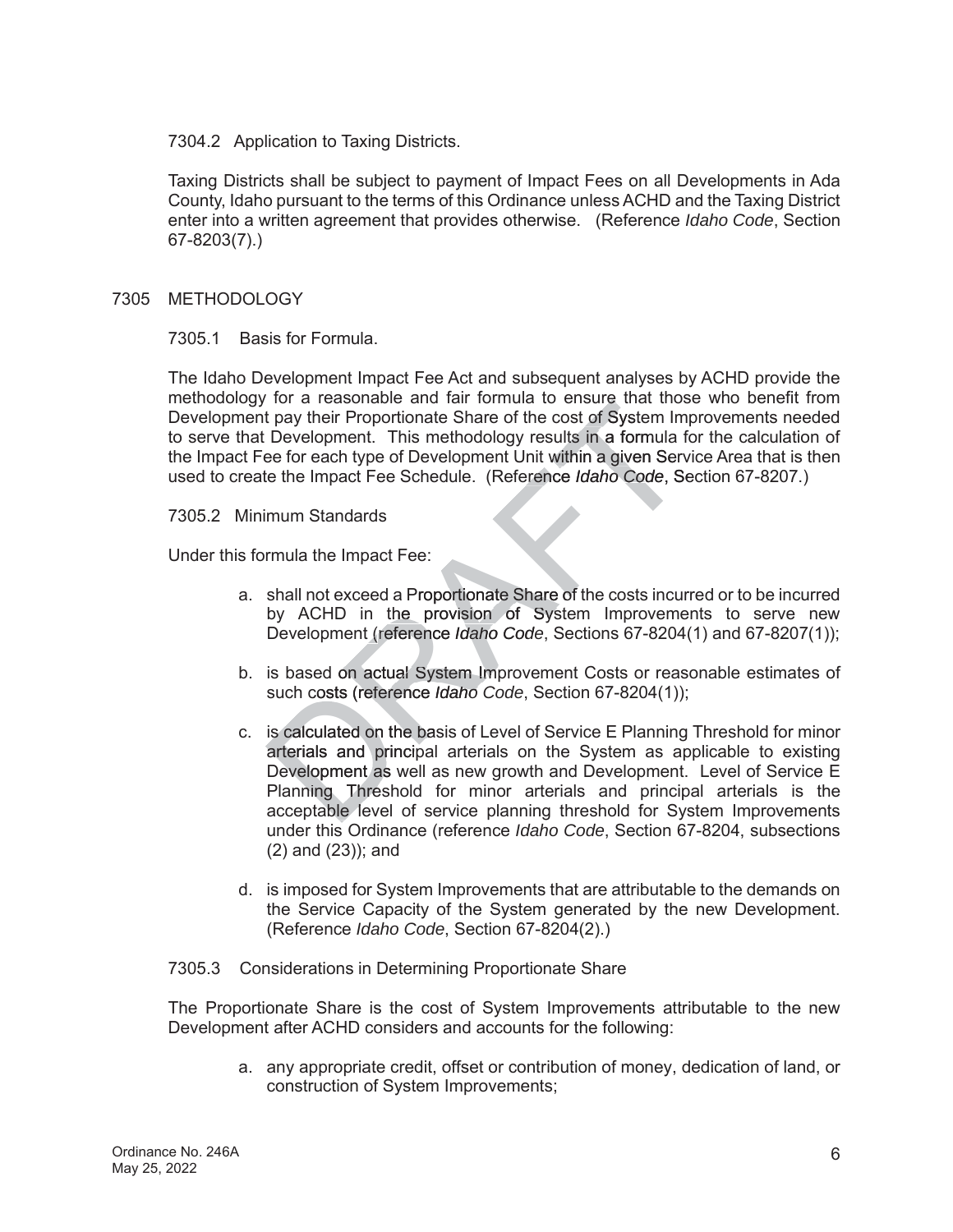- b. payments reasonably anticipated to be made by or as a result of a new Development in the form of user fees and debt service payments;
- c. that portion of general tax and other revenue allocated by ACHD to System Improvements; and
- d. all other Available sources of funding such System Improvements. (Reference *Idaho Code*, Section 67-8207(1).)

#### 7305.4 Factors Considered in Determination of Proportionate Share

In determining the Proportionate Share of the cost of System Improvements to be paid by the Developer, the following factors shall be considered and accounted for by ACHD in the calculation of the Impact Fee:

- a. the cost of existing System Improvements within the Service Area;
- b. the means by which existing System Improvements have been financed;
- c. the extent to which the new Development will contribute to the cost of System Improvements through taxation, assessment, or Developer or landowner contributions, or has previously contributed to the cost of System Improvements through Developer or landowner contributions; The impact ree.<br>
the cost of existing System Improvements within the Ser<br>
the means by which existing System Improvements hav<br>
the extent to which the new Development will contribute t<br>
Improvements through taxation, asses
- d. the extent to which the new Development is required to contribute to the cost of existing System Improvements in the future;
- e. the extent to which the new Development should be credited for providing System Improvements, without charge to other properties within the Service Area;
- Area;<br>F. Extraordinary Costs, if any, incurred in serving the new Development;
- g. the time and price differential inherent in a fair comparison of Impact Fees paid at different times; and
- h. the availability of other sources of funding System Improvements including, but not limited to, user charges, general tax levies, intergovernmental transfers, and special taxation. The Capital Improvements Plan shall include consideration of alternative sources of revenue. (Reference *Idaho Code*, Sections 67-8204 (1) and 67-8207(2).)

# 7306 FORMULA FOR CALCULATING THE IMPACT FEE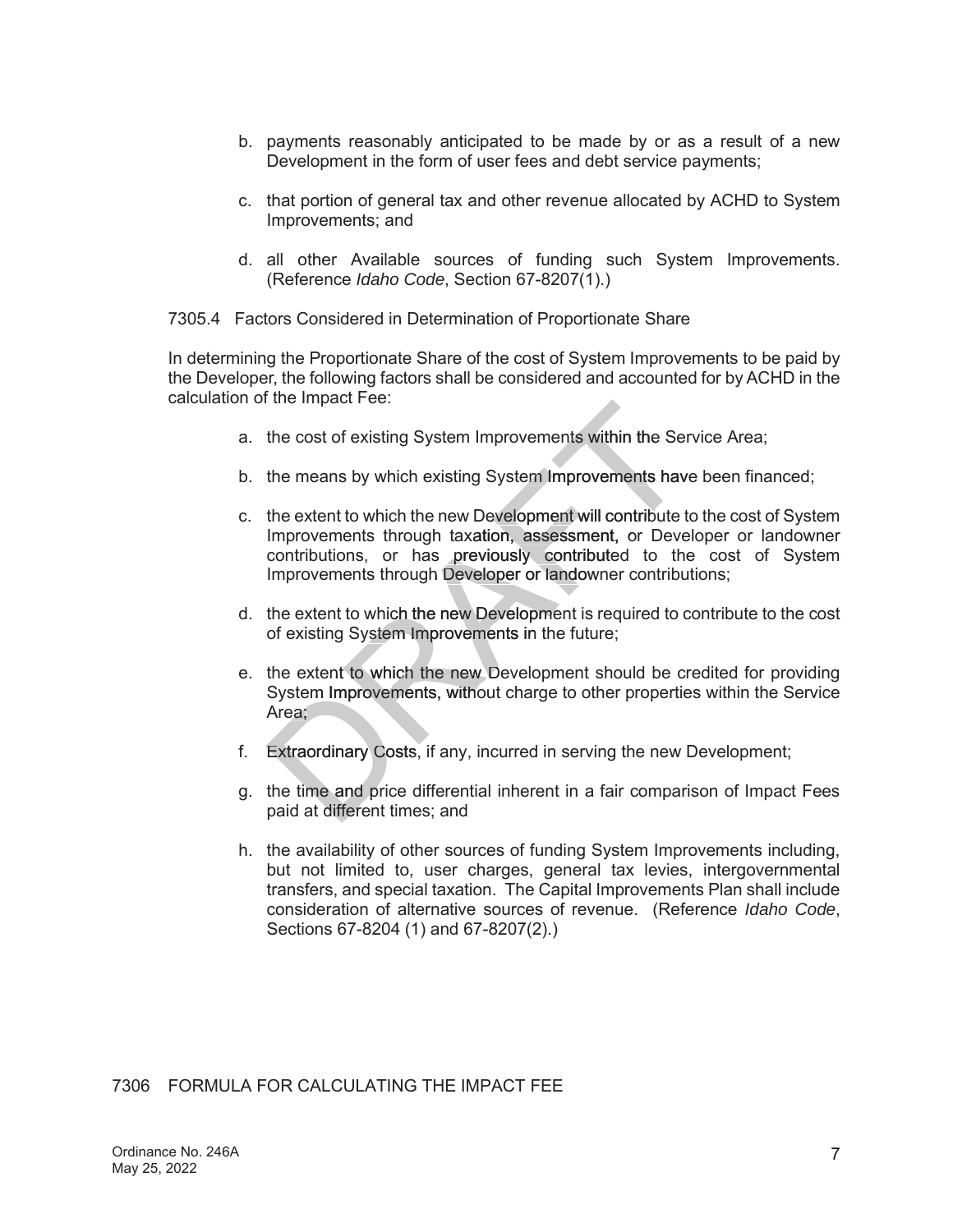#### 7306.1 Basic Purpose and Concept

The basic purpose of the Impact Fee and the principal concept of the formula is to charge each Development Unit in a new Development with its Proportionate Share of System Improvement Costs of new or expanding arterial roads under the jurisdiction of ACHD to handle the increased vehicular traffic that will eventually result from all the new Developments that can be expected to be built in a given geographic area of Ada County according to adopted land use plans.

The number and type of new Development Units that can be projected to be built in a geographic area, the vehicular use that can be expected from each new Development Unit, the costs of expanding the Service Capacity of arterials, the Proportionate Share, and the other factors that under the Idaho Development Impact Fee Act must be considered for inclusion in the Impact Fee formula are based on reasonable estimates bas and averages using the best available sources and applied in accordance with generally accepted accounting principles and engineering and planning criteria. (Reference Idaho *Code*, Section 67-8204(23).)

7306.2 Definitions of Terms in Formula

For purposes of defining the various components of the Impact Fee formula set forth in Section 7306.3, the following terms have the following meanings:

The term "Average Trip Length" means the average distance of each vehicle trip Generated by a Development Unit on the Regional Roadway Network within Ada County, Idaho.

The terms "Generated" and "Generation" as used in these definitions mean, collectively, attracted by and produced from.

The term "Network Adjustment Factor" means the Vehicle Miles Traveled projected to occur on the System from the Development Unit divided by the Vehicle Miles Traveled projected to occur on the Regional Roadway Network from the Development Unit.

The term "New Trip Factor" means the percentage of vehicle trips that are non-pass-by trips as defined in the ITE Manual.

The term "Peak Hour Trip Rate (one-way)" means one-half (1/2) the number of vehicle trip ends Generated on the Regional Roadway Network during the Peak Hour by a Development Unit.

The term "Service Capacity" is defined in Section 7302.

The term "Vehicle Miles Traveled," or VMT, means the total number of vehicle trips multiplied by the trip length, in miles, on the Regional Roadway Network.

The term "Vehicle Miles Traveled Cost," or VMT Cost, means the total of all Traffic Impact Fee-eligible System costs divided by the System VMT generated by Development Units during the Peak Hour for the Service Area within which the Development Unit is being constructed.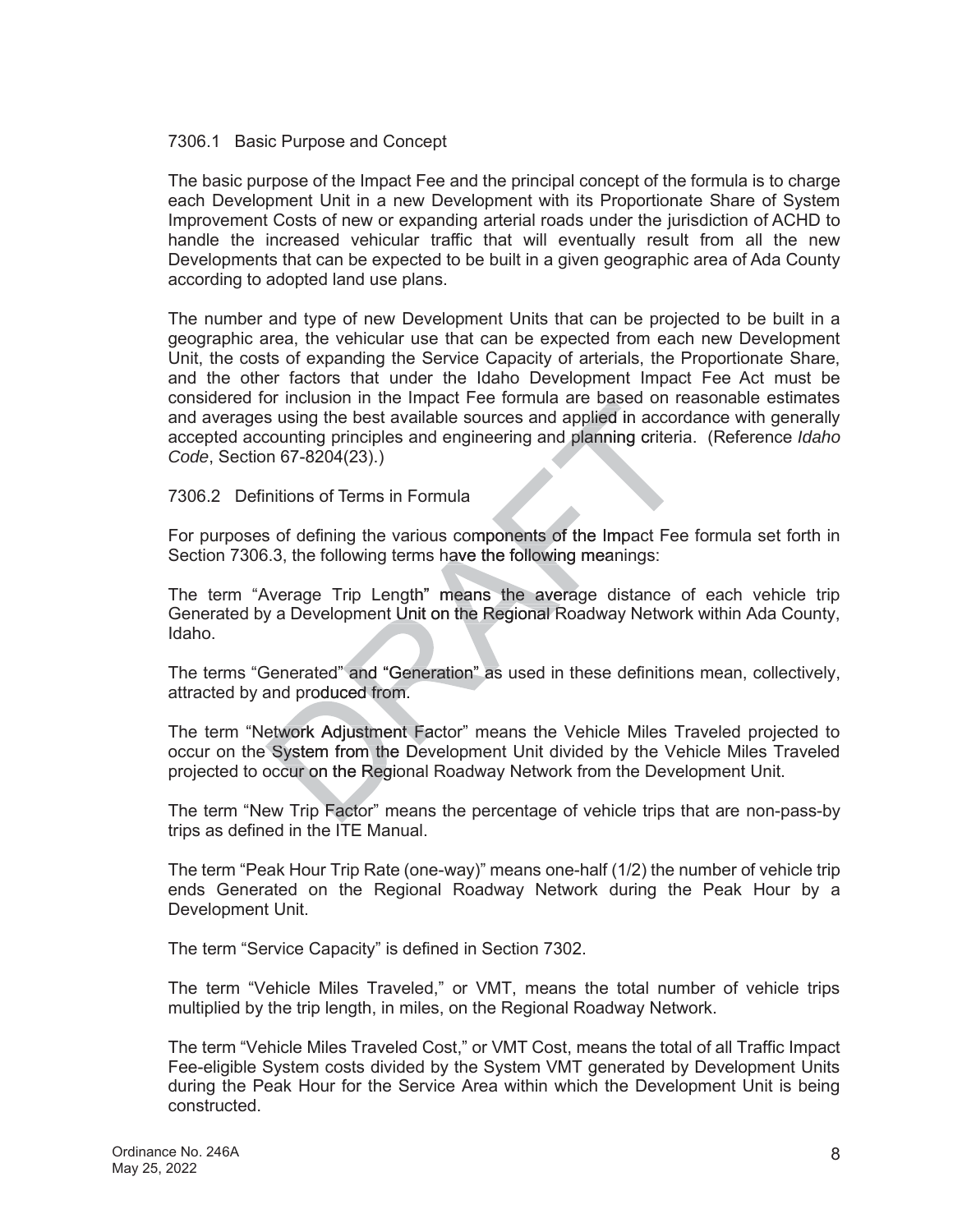#### 7306.3 Summary of Formula

For each Development Unit, the following formula more particularly expresses the concept set forth in Section 7306.1 and the methodology set forth in Section 7305 of this Ordinance:

Traffic Impact Fee per Development Unit = Peak Hour Trip Rate (one way) x New Trip Factor x Average Trip Length x Network Adjustment Factor x VMT Cost.

A further explanation of the terms and application of the formula is set forth on Exhibit "B" attached to this Ordinance.

#### 7307 IMPACT FEE SCHEDULE

Based on the formula set forth in Section 7306.3 of this Ordinance, the amount of the Impact Fee for a Development Unit at the specified land use is presumed to be the amount set forth in the Impact Fee Schedule and as adjusted annually for inflation as further described in Exhibit "B".

#### 7308 EXEMPTIONS

The following Development activities are exempt from the requirement to pay an Impact Fee:

- a. rebuilding the same amount of floor space of a structure which was destroyed by fire or other catastrophe, providing the structure is rebuilt and ready for occupancy within two (2) years of its destruction and the land use of the rebuilt structure is similar to the land use before the destruction; E SCHEDULE<br>
E formula set forth in Section 7306.3 of this Ordinance, the correct of a Development Unit at the specified land use is presument in the Impact Fee Schedule and as adjusted annuall<br>
ibed in Exhibit "B".<br>
SS<br>
SS
- b. remodeling or repairing a structure which does not increase the number of Service Units;
- c. replacing a residential unit, including a manufactured home, with another residential unit on the same lot, provided that the number of Service Units does not increase;
- d. placing a temporary construction trailer or office on a lot;
- e. constructing an addition on a residential structure which does not increase the number of Service Units;
- f. adding uses that are typically accessory to a residential use, such as a tennis courts, clubhouse or detached garage, unless it can be clearly demonstrated that the use creates a significant impact on the capacity of System Improvements; (reference *Idaho Code*, Section 67-8204(20)); and
- g. placing a temporary stand, structure or similar facility for the sale or disbursement of seasonal farm produce, fireworks, election campaign material, or similar use, where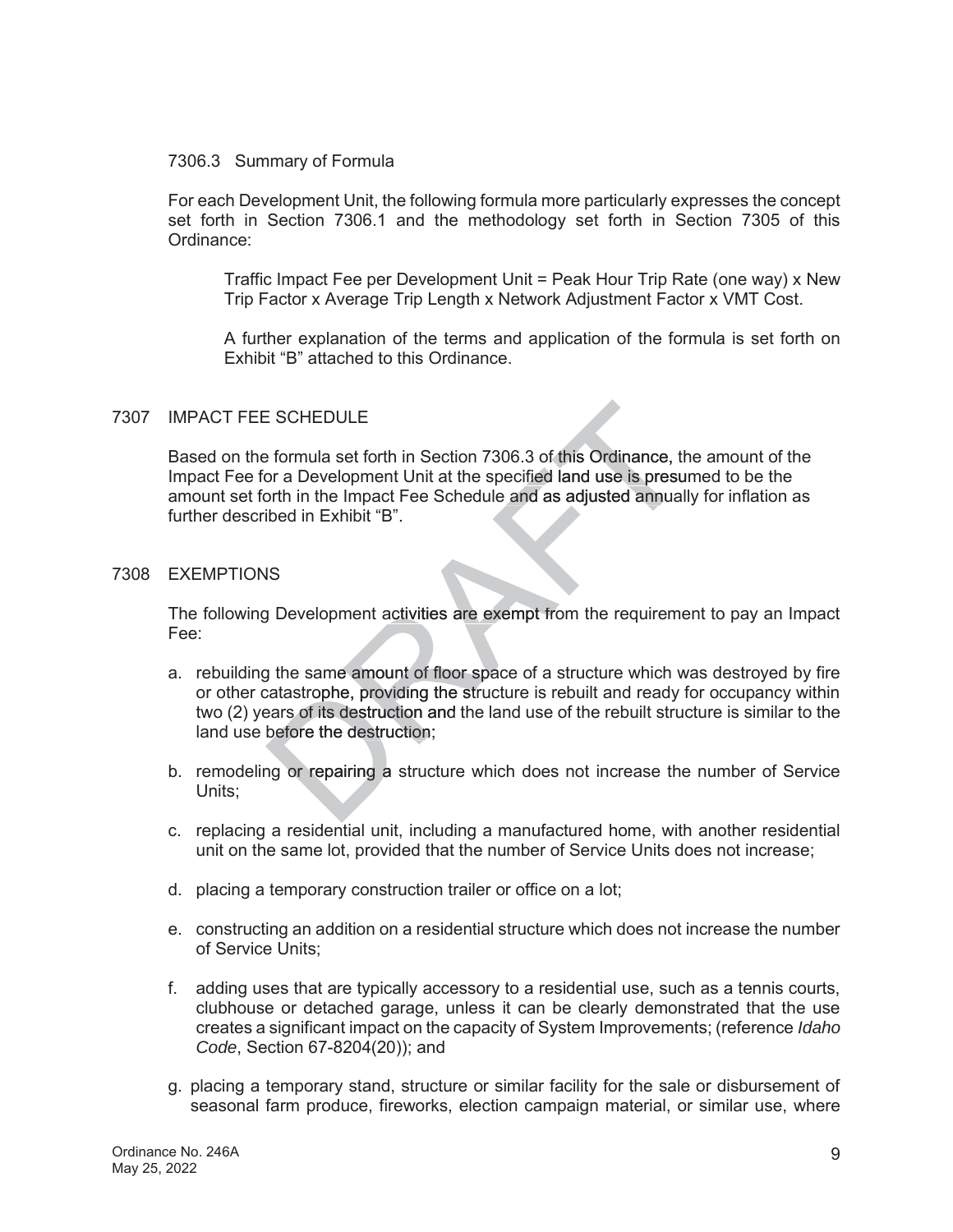the total period of use will not exceed ninety (90) days during any twelve (12) month period.

# 7309 IMPACT FEE ADVISORY COMMITTEE

#### 7309.1 Continuation of Existing Committee

An Impact Fee Advisory Committee (named by ACHD the "Capital Investments Citizens Advisory Committee") was first established in 1991 shortly after a predecessor to this Ordinance was initially adopted, and the Committee is still in place. It consists of a minimum of five (5) members appointed by the Commission and its actions and activities are hereby ratified and approved, and for the purposes of this Ordinance the Committee is hereby re-established and the members re-appointed to serve for the balance of their respective terms.

#### 7309.2 Composition

The Impact Fee Advisory Committee shall be composed of not fewer than five (5) members appointed by the Commission. Two (2) or more members shall be active in the memb business of Development, building or real estate. (Reference Idaho Code, Section 67-8205(2).) established and the members re-appointed to serve for<br>
rms.<br>
nposition<br>
Fee Advisory Committee shall be composed of not<br>
pointed by the Commission. Two (2) or more members s<br>
Development, building or real estate. (Referenc

#### 7309.3 Advisory Capacity

The Impact Fee Advisory Committee shall serve in an advisory capacity and is established to:

- a. assist ACHD in adopting land use assumptions made by the appropriate land use planning agencies;
- b. review the Capital Improvements Plan and proposed amendments utilizing the land use assumptions, and file written comments;
- c. monitor and evaluate implementation of the Capital Improvements Plan;
- d. file periodic reports, at least annually, with respect to the Capital Improvements Plan and report to the Commission any perceived inequities in implementing the Plan or imposing the Impact Fees; and
- e. advise the Commission of the need to update or revise the Capital Improvements Plan and Impact Fees. (Reference *Idaho Code*, section 67- 8205 (3).)

#### 7309.4 ACHD Support

ACHD shall make available to the Impact Fee Advisory Committee, upon request, all financial and accounting information, professional reports in relation to other Development and implementation of land use assumptions by appropriate land use planning agencies, the Capital Improvements Plan and periodic updates of the Capital Improvements Plan. (Reference *Idaho Code*, Section 67-8205 (4).)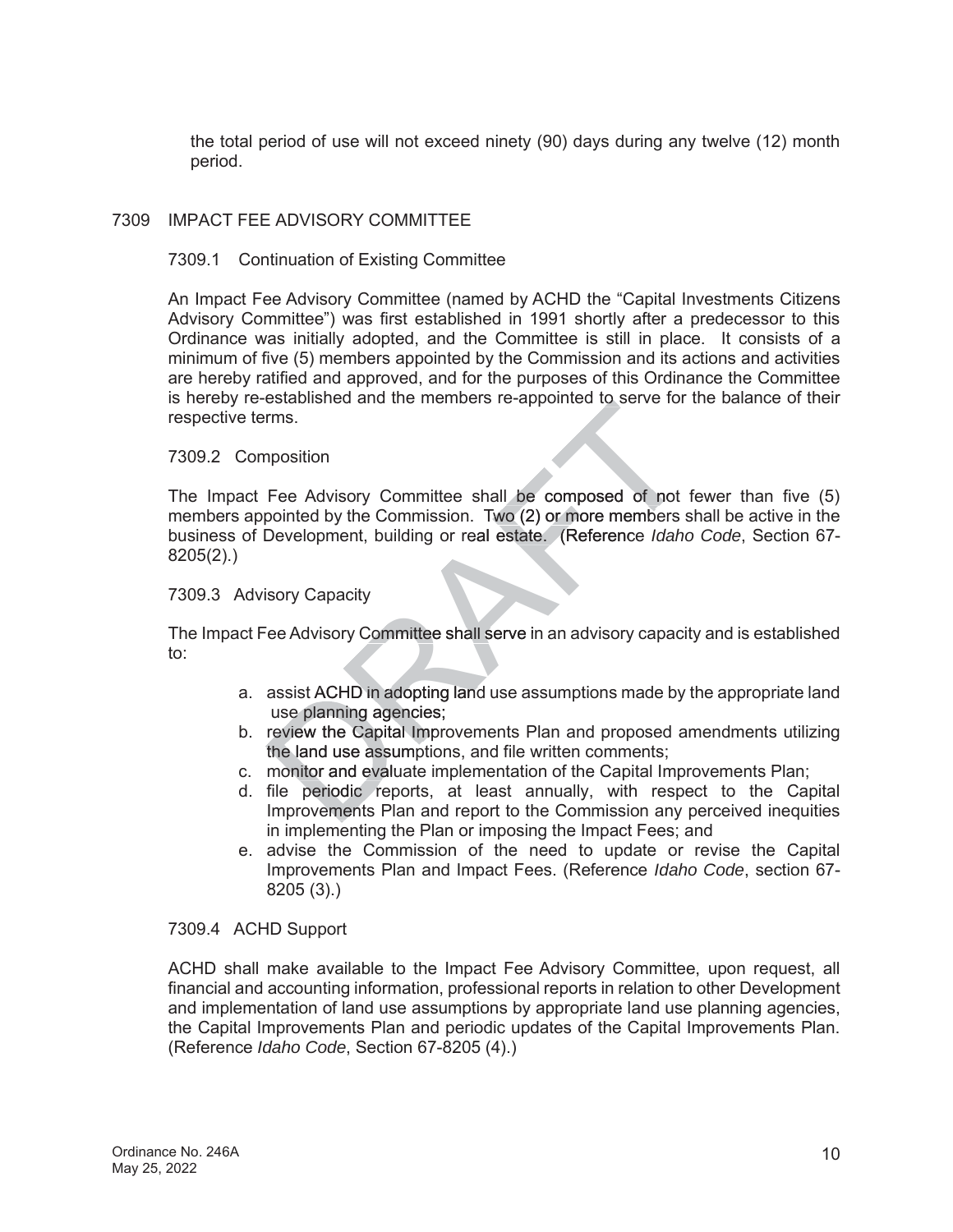# 7310 CAPITAL IMPROVEMENTS PLAN

#### 7310.1 Adoption of Capital Improvements Plan

ACHD shall adopt and update the Capital Improvements Plan in accordance with *Idaho Code*, section 67-8208. The most recent update to the Capital Improvements Plan was adopted by the Commission on August 19, 2020.

#### 7310.2 Contents

The Capital Improvements Plan, as referenced in Exhibit "C" and each update thereof which is adopted by the Commission shall contain all of the following:

- a. a general description of the System and its existing deficiencies within the Service Area and a reasonable estimate of all costs of, and a plan to develop the funding resources related to, curing such existing deficiencies including, but not limited to, the upgrading, updating, improving, expanding or replacing the System to meet existing needs and usage;
- the System to meet existing needs and usage;<br>b. a commitment by ACHD to use other Available sources of revenue to cure existing System deficiencies where practical;
- c. an analysis of the total Service Capacity, the level of current usage, and commitments for usage of the Service Capacity of existing Capital Improvements, which shall be prepared by a qualified professional planner or by a qualified engineer licensed to perform engineering services in this state; a general description of the System and its existing de<br>Service Area and a reasonable estimate of all costs of, a<br>the funding resources related to, curing such existing de<br>but not limited to, the upgrading, updating, impro
- d. a description of the land use assumptions most recently adopted by the appropriate land use planning agencies;
- e. a definitive table establishing the specific level or quantity of use by a Development Unit of System Improvements and an equivalency or conversion table establishing the ratio of a Service Unit to various types of land uses, including residential, commercial, and industrial;
- f. a description of all System Improvements and their costs necessitated by and attributable to new Development in the Service Area based on the approved land use assumptions, to provide a level of service not less than Level of Service E Planning Threshold for minor arterials and principal arterials;
- g. the total number of Service Units necessitated by and attributable to new Developments within the Service Area based on the approved land use assumptions and calculated in accordance with generally accepted engineering or planning criteria;
- h. the projected demand for System Improvements required by new Service Units projected over a reasonable period of time not to exceed twenty (20) years;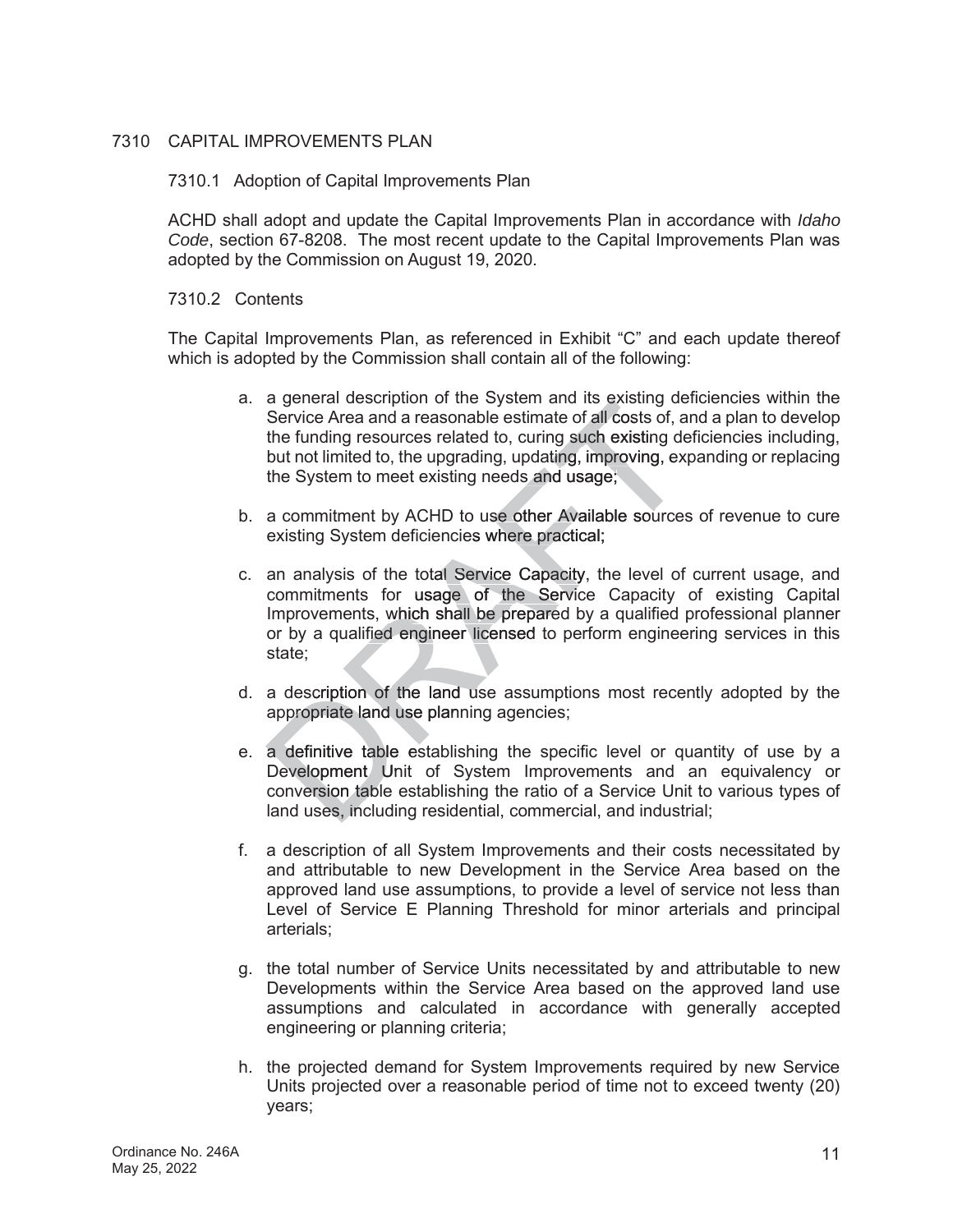- i. identification of all sources and levels of funding Available to ACHD for the financing of the System Improvements; and
- j. a schedule setting forth estimated dates for commencing and completing construction of all System Improvements identified in the Capital Improvements Plan. (Reference *Idaho Code*, Section 67-8208(1).)
- 7310.3 Capital Improvement Plan Updates

a. ACHD shall update the Capital Improvements Plan at least once every four (4) years, each update to be prepared by the Impact Fee Administrator in consultation with the Impact Fee Advisory Committee, and submitted to the Commission for adoption in accordance with procedures set forth in *Idaho Code*, section 67-8206. (Reference *Idaho Code*, Section 67-8208(2).)

b. The Capital Improvements Plan shall be updated in conformance with the provisions of subsection a. of this section each time ACHD proposes the amendment, modification or adoption of a development impact fee ordinance. (Reference *Idaho Code*, Section 67-8208(4).) mmission for adoption in accordance with procedures set<br>tion 67-8206. (Reference *Idaho Code*, Section 67-8208)<br>The Capital Improvements Plan shall be updated in co<br>visions of subsection a. of this section each time A<br>endm

c. Updates to the Capital Improvements Plan shall include, for completion, all prior System Improvements from the existing Capital Improvements Plan for which Impact Fees have been expended if the System Improvement remains incomplete or has fallen below the Level of Service E Planning Threshold.

# 7310.4 Annual Adoption of Capital Budget

7310.4 Annual Adoption of Capital Budget<br>The Commission must annually adopt a capital budget. (Reference *Idaho Code*, Section 67-8208(3).)

# 7311 FEE CERTIFICATION

A Developer shall receive upon request, a written certification of the Impact Fee or individual assessment for a particular Development. The Impact Fee Administrator shall provide the Developer with written certification of the Impact Fee for that Development, which shall establish the Impact Fee so long as there is no material change to the particular project as identified in the Individual Assessment Application, or change to the Impact Fee Schedule. The certification shall include an explanation of the calculation of the Impact Fee including an explanation of factors considered by the Commission under Section 7305.4 of this Ordinance. The certification shall also specify the System Improvement(s) for which the Impact Fee is intended to be used. (Reference *Idaho Code*, Section 67-8204(6).)

# 7312 INDIVIDUAL ASSESSMENTS

7312.1 Initiating an Individual Assessment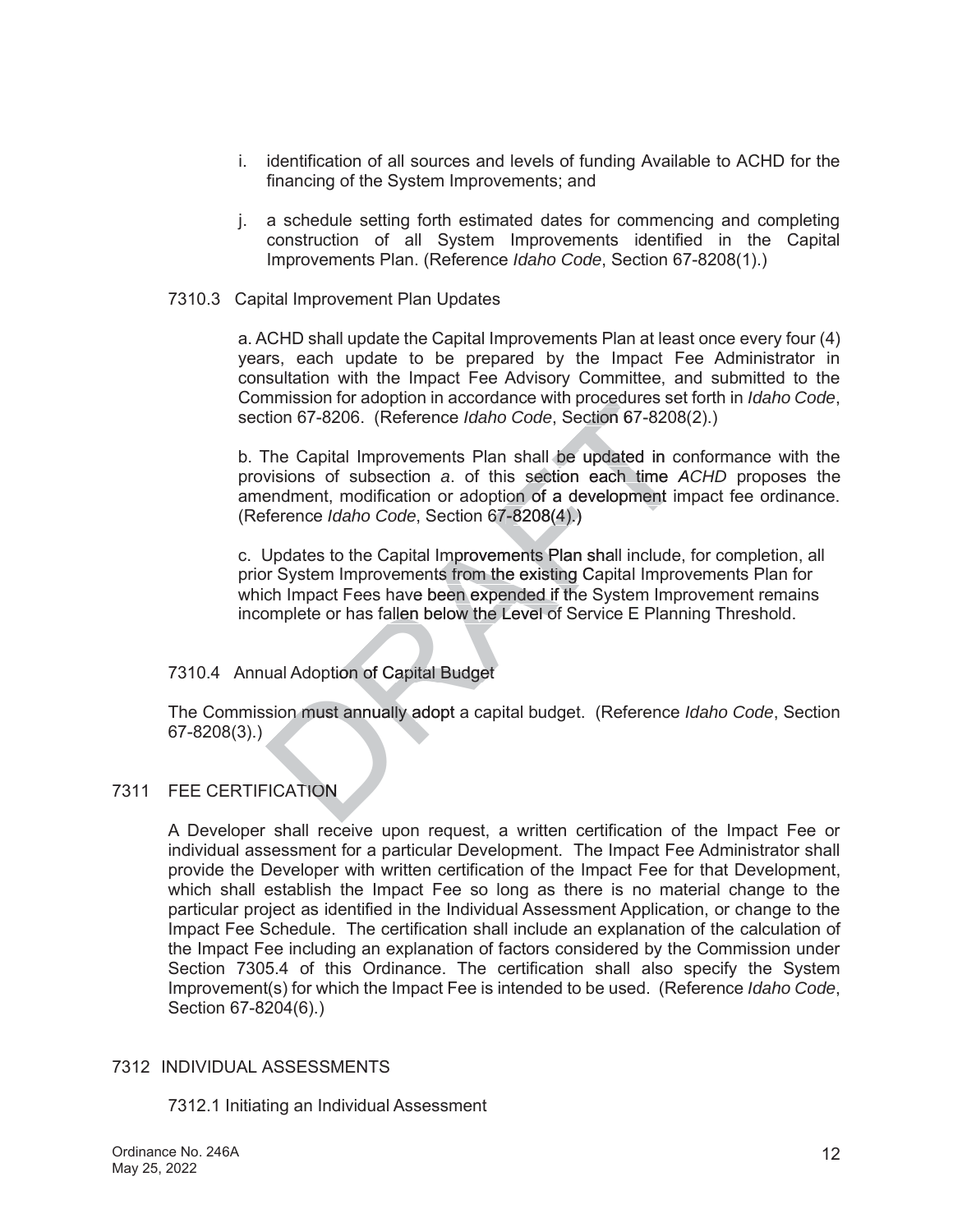- a. A Developer or Fee Payer may provide a written individual assessment of the Proportionate Share of the Impact Fee for the proposed Development. (Reference *Idaho Code* Section 67-8204(5).)
- b. The individual assessment process allows the consideration of studies, data and any other relevant information submitted by the Developer or Fee Payer to adjust the amount of the Impact Fee. (Reference *Idaho Code* Section 67- 8204(5).)
- c. To initiate an individual assessment, the Developer or Fee Payer shall submit a written Individual Assessment Application to the Impact Fee Administrator no later than thirty (30) days after the date of payment of the Impact Fee. (Reference *Idaho Code* Section 67-8204(14).)
- d. The Individual Assessment Submittal shall consist of all the required supporting documentation and analysis in conformance with ACHD policies and procedures.
- e. An Individual Assessment Submittal of the Impact Fee for the proposed Development shall be permitted sufficiently in advance of the time the Developer or Fee Payer may seek a building permit or related permits so that the issuance of a building permit or related development permits will not be delayed. To be approved before a building permit or related development permits are issued, the Individual Assessment Submittal must be received by ACHD at such a time as to permit the Impact Fee Administrator to render a decision in conformance with Sections 7301, 7303, 7305, and 7312.3. (Reference Idaho Code Section 67-8204(14).) (Reference *Idaho Code* Section 67-8204(14).)<br>The Individual Assessment Submittal shall consist<br>supporting documentation and analysis in conformance<br>and procedures.<br>An Individual Assessment Submittal of the Impact Fe<br>Deve issued.
- 8204(14).)<br>f. At the election of the Developer or Fee Payer, an Individual Assessment Submittal of the Impact Fee for the proposed Development may also be permitted any time after issuance of a building permit or related development permits within two (2) years from the date ACHD receives the Individual Assessment Application submitted in conformance with section 7312.1 (c). The Impact Fee Administrator may grant an extension of up to one (1) year upon showing of just cause. (Reference *Idaho Code* Section 67-8204(14).)
- g. The Developer or Fee Payer shall present, and pay for the cost of supporting documentation and analysis for the Individual Assessment Submittal. (Reference *Idaho Code*, Section 67-8204(5).)
- h. If there is a material change to the particular project, the Impact Fee Administrator shall determine if the change warrants an update to the individual assessment.
- i. The Impact Fee Administrator shall review the Individual Assessment Submittal and determine if it is complete. If the Impact Fee Administrator determines that the Individual Assessment Submittal is not complete, a written statement shall be sent to the Developer or Fee Payer submitting the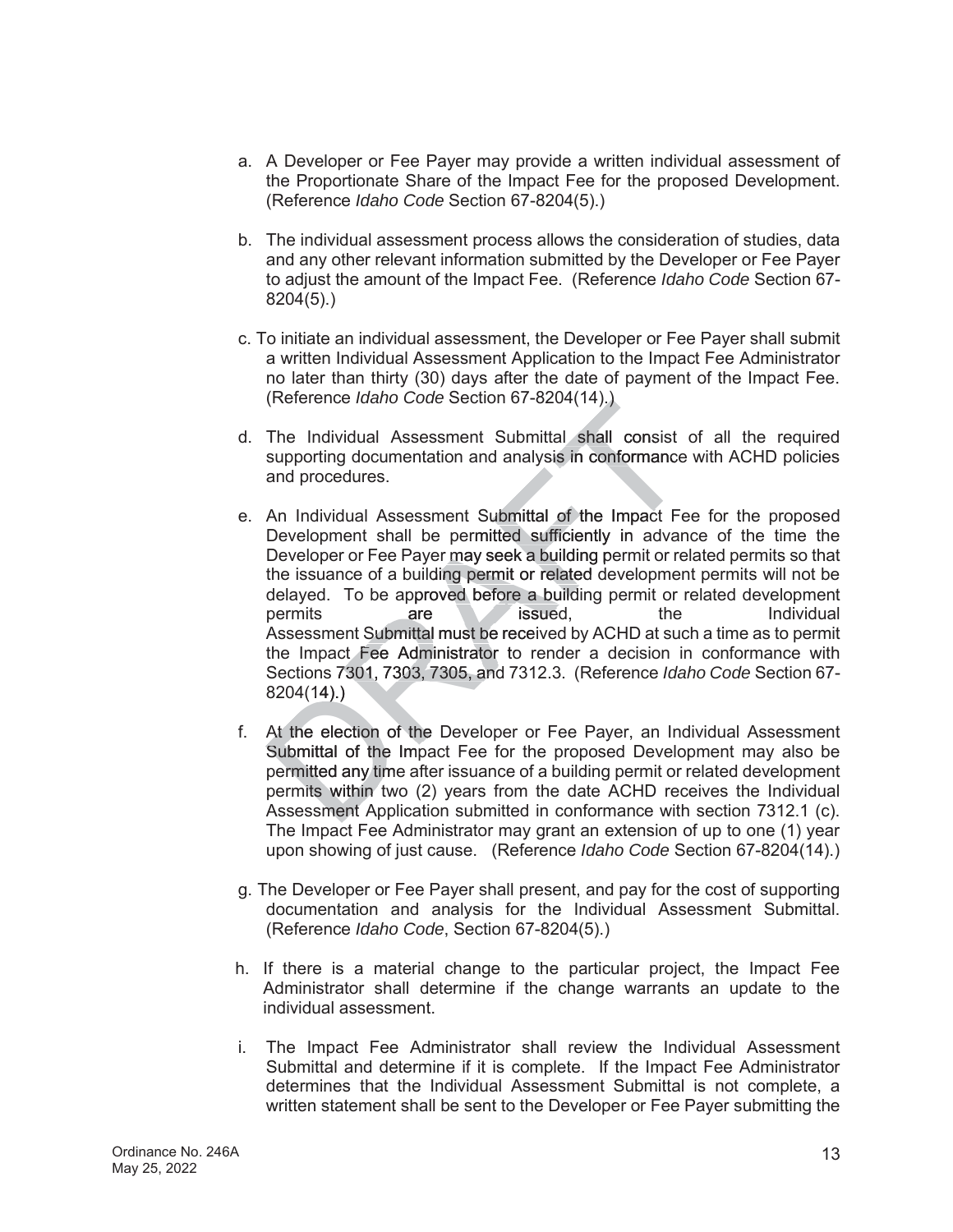individual assessment specifying the deficiencies. The Impact Fee Administrator shall take no further action on the Individual Assessment Submittal until the submittal is deemed complete. The Developer or Fee Payer shall have a minimum of thirty (30) days to respond and complete the Individual Assessment Submittal in the event the date of the written statement from the Impact Fee Administrator is dated within thirty (30) days of the end of the two (2) year period for the submission of the Individual Assessment Submittal.

- j. A Developer or Fee Payer submitting an individual assessment shall pay a review fee to ACHD to cover the cost of reviewing the Individual Assessment Submittal. The review fee amount shall be in accordance with ACHD's current fee schedule.
- 7312.2 Assessment Procedures and Documentation
	- a. The documentation and analysis supporting the Individual Assessment Submittal shall be signed by the Developer or Fee Payer and the individual preparing the Individual Assessment Submittal.
	- preparing the Individual Assessment Submittal.<br>b. The Individual Assessment Submittal, prepared by the Developer or Fee Payer, shall include a determination of each of the factors in the Impact Fee formula for the particular Development that is the subject of the individual assessment.
	- c. The determination of the factors in the Impact Fee formula shall meet the following requirements below:
- i. The Peak Hour Trip Rate should be determined by traffic counts at R the Development site or at a similar land use's site(s) when possible. The use of the trip generation rates from the ITE Trip Generation Manual in lieu of traffic counts must be approved in writing by the Impact Fee Administrator prior to submitting the individual assessment. individua essment Procedures and Documentation<br>
The documentation and analysis supporting the Ind<br>
Submittal shall be signed by the Developer or Fee Paye<br>
preparing the Individual Assessment Submittal.<br>
The Individual Assessment Sub
	- ii. The New Trip Factor, Average Trip Length and the Network Adjustment Factor shall be determined through an origin/destination survey conducted at the Development site or at a similar land use's site(s).
	- iii. Such other information as the Impact Fee Administrator may reasonably request; and any studies, data, and any other relevant information submitted by the Developer or Fee Payer. (Reference *Idaho Code* Section 67-8204(5).)
	- d. Alternative methods for determining the factors in the Impact Fee formula must be approved in writing by the Impact Fee Administrator prior to submitting the Individual Assessment Submittal.
	- e. The Individual Assessment Submittal shall include a calculation of the Impact Fee based on the facts presented, utilizing the same methodology and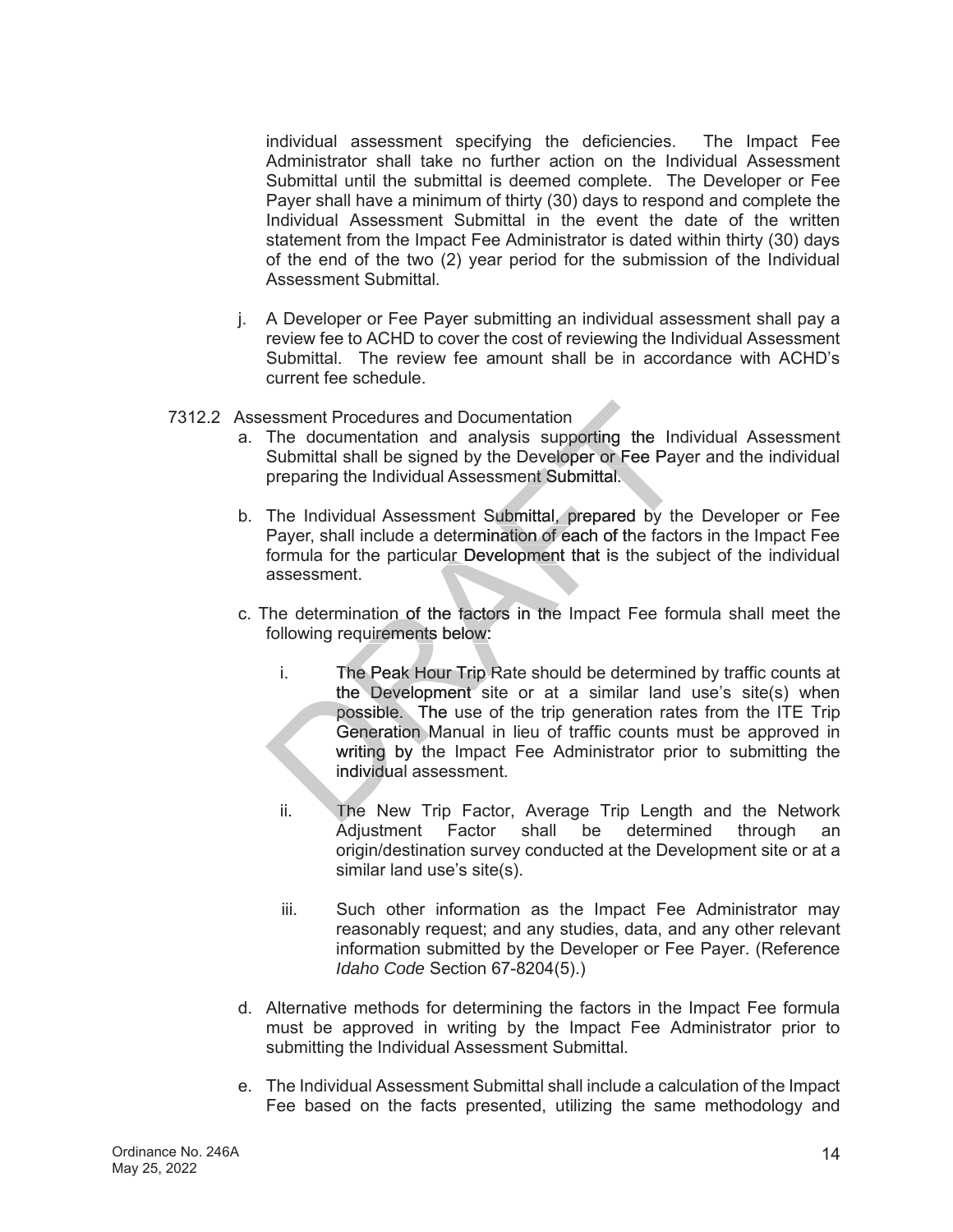formula used in developing the Impact Fee Schedule as set forth in Sections 7305 and 7306 and more thoroughly described in Exhibit "B".

- f. Multi-phase projects An individual assessment may only be conducted and applied to the current phase of multi-phase projects. The individual assessment shall be updated for each phase of multi-phase projects. The trip generation and characteristics shall include the current phase as well as all phases to date.
- 7312.3 Decision

The Impact Fee Administrator may accept, accept with conditions or, reject the documentation and analysis or, require the Developer or Fee Payer to submit additional or different documentation.

No later than twenty (20) calendar days following the completion of the presentation of all documentation required by Section 7312.2, and after considering the same and making appropriate findings based thereon, the Impact Fee Administrator shall make a decision as to the Impact Fee to be charged for the particular Development. The decision shall be based upon the requirements of Section 67-8207, Idaho Code, and shall include an explanation of the calculation of the Impact Fee, including an explanation of factors considered under Section 67-8207, *Idaho Code* and shall specify the System Improvement(s) for which the Impact Fee is intended to be used. (Reference Idaho Code, Section 67-8204(5).) twenty (20) calendar days following the completion of the proposition required by Section 7312.2, and after considering the indings based thereon, the Impact Fee Administrator shact Fee to be charged for the particular Dev

#### 7312.4 Appeal from Decision

Tand Appeal from Decision<br>If the Developer or Fee Payer does not accept the decision of the Impact Fee Administrator, an appeal may be filed with the Commission under the provisions of Section 7321 of this Ordinance.

# 7313 EXTRAORDINARY IMPACTS; OVERLAY ZONES AND OVERLAY FEES

There will be situations where the anticipated impacts to the system of a proposed development will comprise an Extraordinary Impact. The Commission may calculate a pro rata share per parcel of the Development of the Extraordinary Costs. The Commission may by resolution adopt an Overlay Fee equal to such pro rata share of the Extraordinary Costs in addition to the Impact Fee. The resolution must be considered at a public hearing, notice of which has been published in accordance with the provisions of Idaho Code, Section 40-206(2), and notice of the public hearing shall also be sent by U.S. Mail to all property owners within the Overlay District not less than 10 days prior to the public hearing.

# 7314 CREDIT OR REIMBURSEMENT

#### 7314.1 For Construction, Contribution, Taxes and User Fees Generated

a. In the calculation of Impact Fees for a particular project, credit or reimbursement shall be given for the Present Value of any construction of System Improvements or dedication of land or money required by ACHD from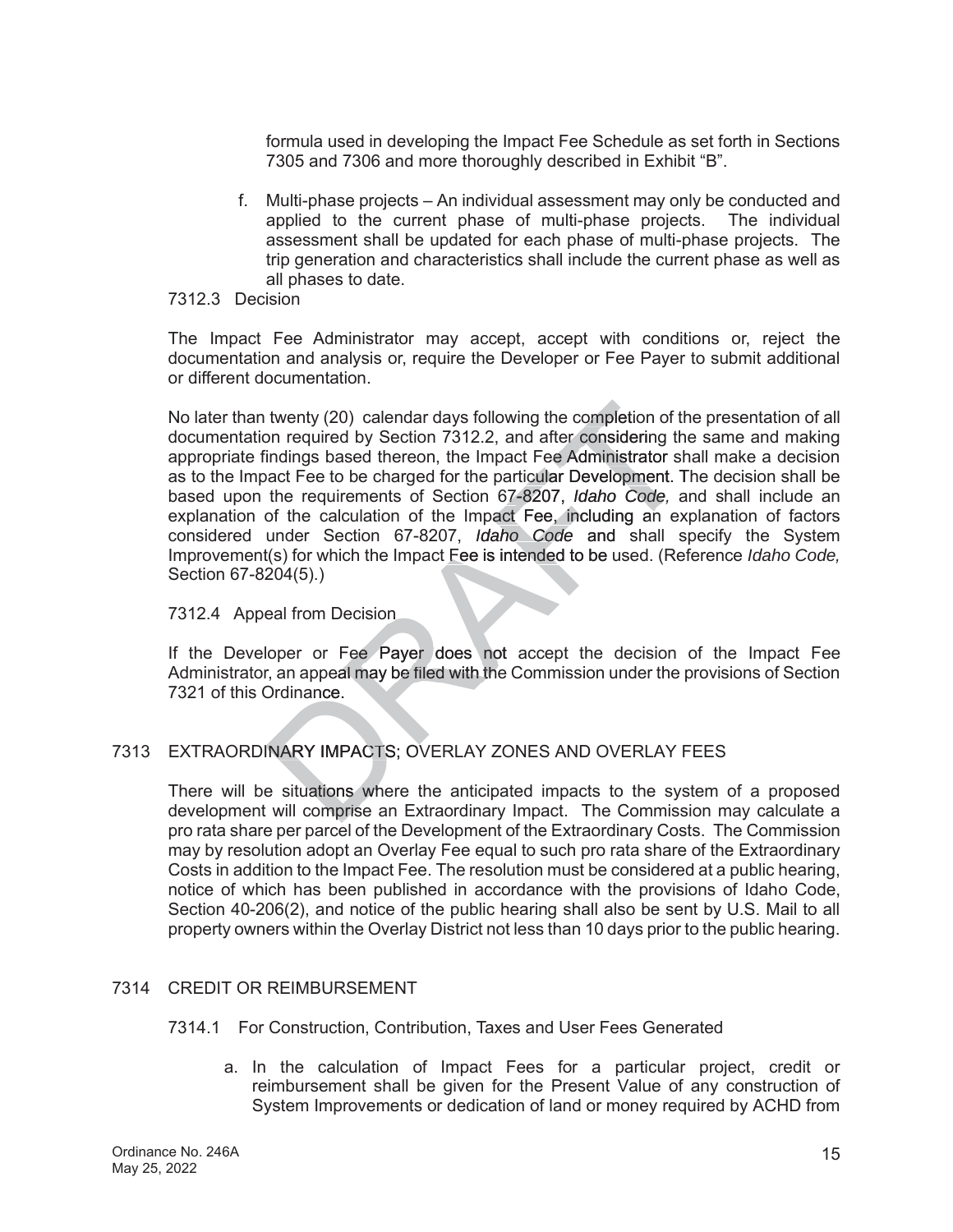a Developer for System Improvements of the category for which the Impact Fee is being collected, including such System Improvements paid for pursuant to a local improvement district. Credit or reimbursement shall not be given for Project Improvements. (Reference *Idaho Code*, Section 67-8209(1).)

- b. In calculation of Impact Fees for a particular project, credit shall be given for the Present Value of all tax and user fee revenue generated by the Developer, within the Service Area where the Impact Fee is being assessed and used by ACHD for System Improvements of the category for which the Impact Fee is being collected. If the amount of the credit exceeds the Proportionate Share for the particular project, the Developer shall receive a credit on future Impact Fees for the amount in excess of the Proportionate Share. The credit may be applied by the Developer as an offset against future Impact Fees only in the Service Area where the credit was generated. (Reference *Idaho Code*, Section 67-8209(2).)
- c. If a Developer is required to construct, fund or contribute System Improvements in excess of the Development's Proportionate Share of System Improvement Costs, including such System Improvements paid for pursuant to a local improvement district, the Developer shall receive a credit on future Impact Fees or be reimbursed at the Developer's choice for such excess construction, funding or contribution from Impact Fees paid by future Development which impacts the System Improvements constructed, funded or contributed by the Developer or Fee Payer. (Reference Idaho Code, Section 67-8209(3).) Fraction Area where the credit was generated. (Reference<br>
7-8209(2).)<br>
a Developer is required to construct, fund or<br>
nprovements in excess of the Development's Proportions<br>
nprovement Costs, including such System Improve
- 7314.2 Procedures and Documentation
	- a. If credit or reimbursement is due the Developer pursuant to this section from the construction of System Improvements or dedication of land or money required by ACHD, ACHD shall enter into a written agreement with the Developer or Fee Payer, negotiated in good faith, prior to the construction, funding or contribution. The agreement shall provide for the amount of credit or the amount, time and form of reimbursement. (Reference *Idaho Code*, t Sections 67-8209(4).) 67-82
	- b. To apply for credit for the Present Value of all tax and user fee revenue generated by the Developer within the Service Area where the Impact Fee is being assessed and used by ACHD for System Improvements of the category for which the Impact Fee is being collected, the Developer shall submit an application for Impact Fee credit and all supporting documentation to the Impact Fee Administrator within thirty (30) calendar days of the date of payment of the Impact Fee to which the credit is being applied. The Impact Fee Administrator shall determine if the Developer is eligible for credit towards the Impact Fee and calculate the amount of the credit. If credit is due the Developer, the credit amount will be deducted from the Impact Fee.
- 7315 UNLISTED LAND USES; CHANGES IN UNITS OR SCOPE; MODULAR BUILDING, MANUFACTURED HOME OR RECREATIONAL VEHICLE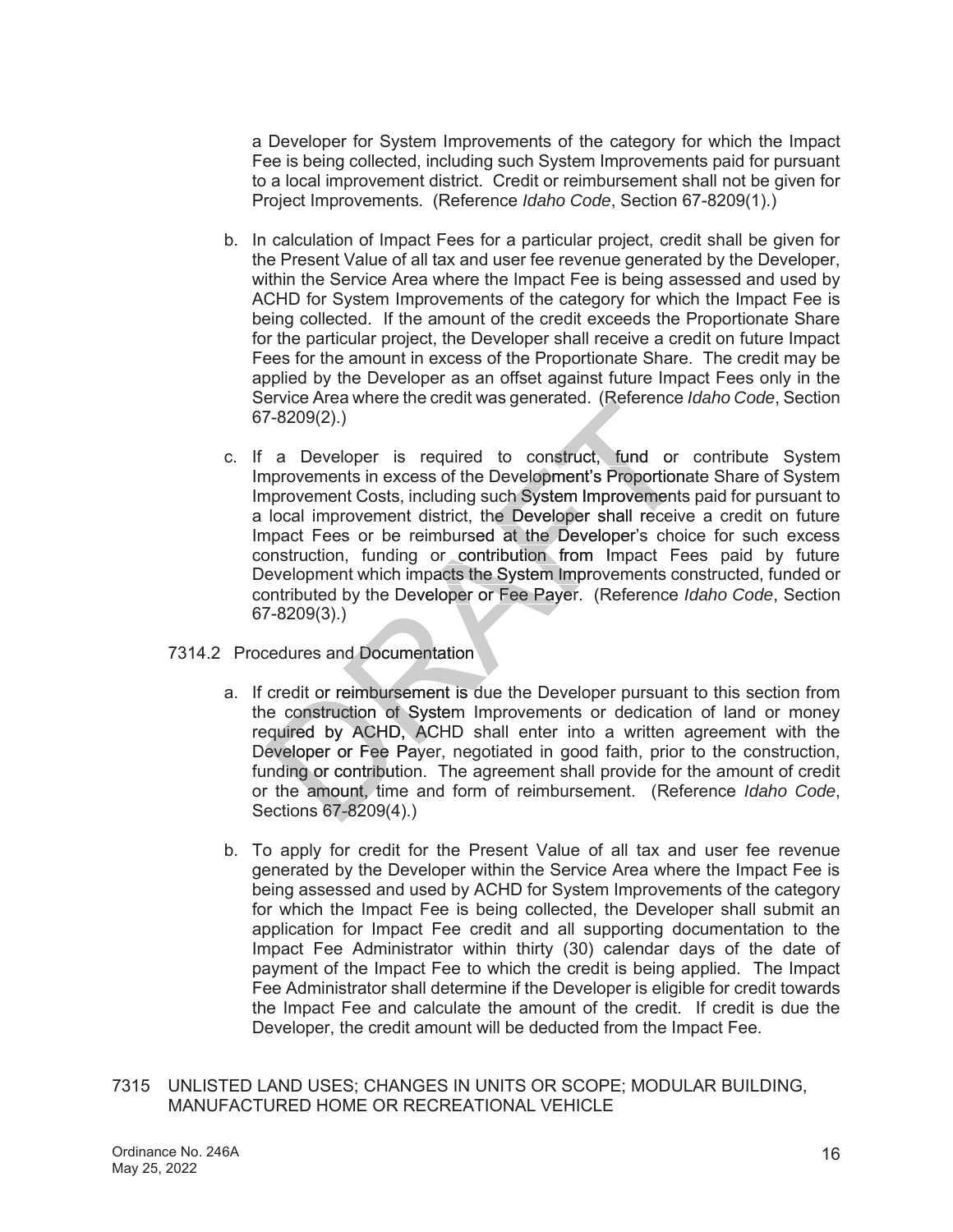# 7315.1 Unlisted Land Uses

Land uses of a Development Unit not specified in the Fee Schedule shall be assigned the trip generation factors as set forth in the ITE Manual, based on the methodology set forth in Section 7305 of this Ordinance. A copy of the ITE Manual shall be available for inspection by any member of the public during ACHD's normal business hours. For specific uses not listed in the ITE Manual, the Impact Fee Administrator shall apply the category of use in the ITE Manual which is most similar to the proposed land use. A list of Impact Fees so determined by the Impact Fee Administrator for land use categories not listed in the Fee Schedule shall be maintained by the Impact Fee Administrator and shall be available for public inspection.

7315.2 Change in Number of Units, Scope of Development.

After payment of the Impact Fees or execution of an agreement for payment of Impact Fees, additional Impact Fees or increases in fees may not be assessed unless the number of Development Units increases or the scope or schedule of the Development changes. In the event of an increase in the number of Development Units or the scope of the Development changes, the additional development Impact Fees to be imposed are limited to the amount attributable to the additional Development Units or change in scope of the Development. (Reference Idaho Code, Section 67-8204(18).) inge in Number of Units, Scope of Development.<br>
Int of the Impact Fees or execution of an agreement formal Impact Fees or increases in fees may not be assesse<br>
ent Units increases or the scope or schedule of the Developmen

# 7315.3 Modular Building, Manufactured Home or Recreational Vehicle

An Impact Fee will be assessed for installation of a modular building, manufactured home or recreational vehicle unless the Fee Payer can demonstrate by documentation such as aerial photographs, utility bills and tax records, either:

- a. that a modular building, manufactured home or recreational vehicle was legally in place on the lot or space prior to the effective date of this Ordinance; or
- b. that an Impact Fee has been paid previously for the installation of a modular building, manufactured home or recreational vehicle on that same lot or space. (Reference *Idaho Code*, Section 67-8204(21).)

# 7316 PAYMENT OF IMPACT FEE

# 7316.1 Place and Time of Payment

The payment of the Impact Fee and any extra fees for Extraordinary Impacts shall be made directly to ACHD or to a government entity authorized by ACHD to collect the same on its behalf. The Impact Fee shall be due at the time of the issuance of a building permit or a manufactured home installation permit or a similar permit, or, if no permit is required, at the time of the commencement of construction of the Development, or as may be otherwise agreed by the Developer and the Impact Fee Administrator. (Reference *Idaho Code*, Section 67-8204(3).)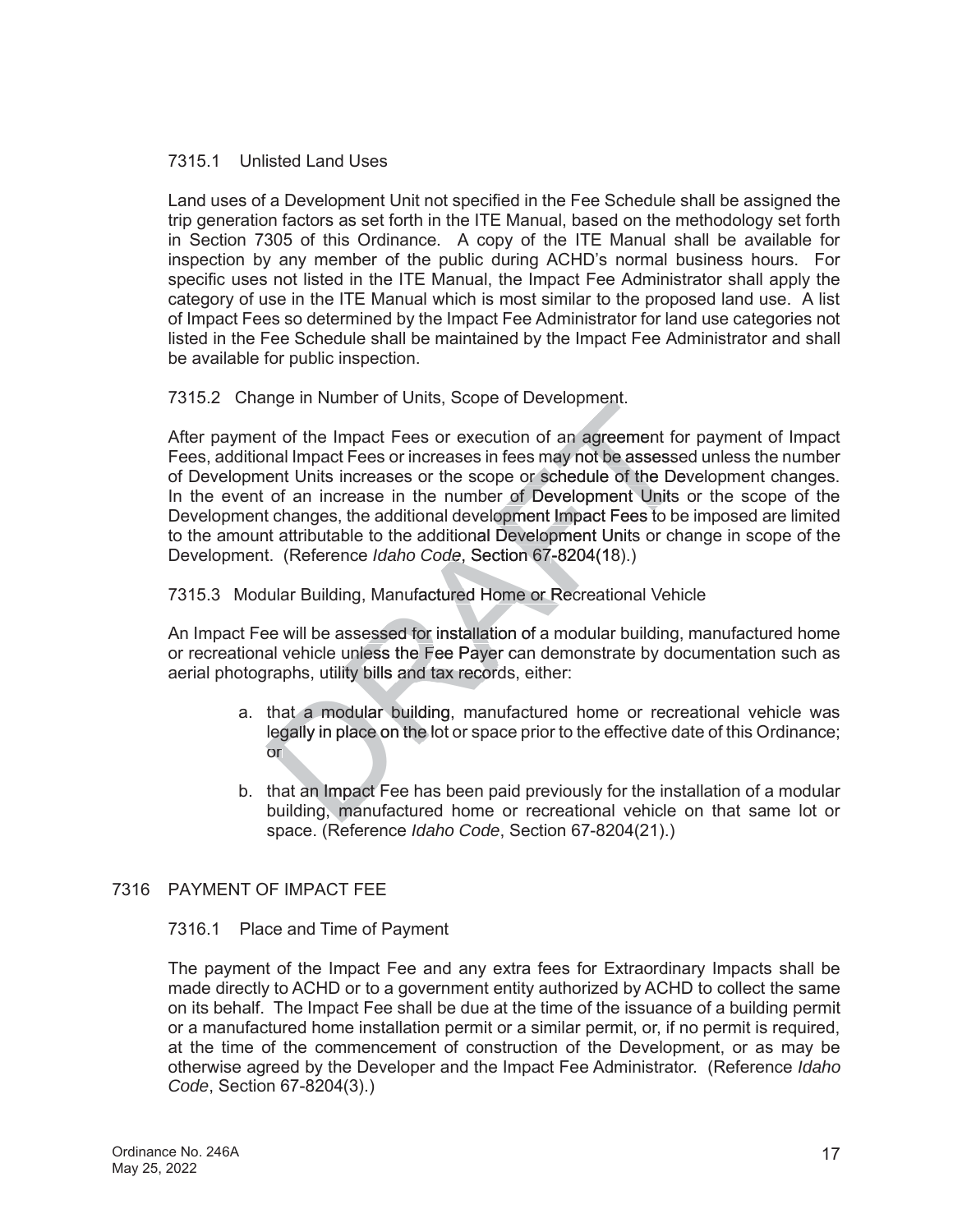## 7316.2 Election

A Developer has the right to elect to pay a Development's Proportionate Share of System Improvement Costs by payment of Impact Fees according to the Fee Schedule as full and complete payment of the Development's Proportionate Share of System Improvement Costs, except for any costs of Extraordinary Impact under Section 7313 of this Ordinance. (Reference *Idaho Code*, Section 67-8204(17).)

## 7317 SERVICE AREA

#### 7317.1 Service Area

There is one (1) Service Area encompassing all of Ada County. The Impact Fees collected from a Development in a Service Area shall be spent on System Improvements in the same Service Area.

#### 7318 USE OF FUNDS

#### 7318.1 Separate Accounts

All Impact Fees shall be maintained in one (1) or more interest-bearing accounts within the capital projects fund. Accounting records shall be maintained for each Service Area in which the fees are collected. Interest earned on Impact Fees shall be considered funds of the account on which it is earned, and not funds subject to Idaho Code, section 57-127 and shall be subject to all restrictions placed on the use of Impact Fees under the provisions of this Ordinance. (Reference *Idaho Code*, Section 67-8210(1).) (1) Service Area encompassing all of Ada County. The Indopment in a Service Area shall be spent on System In<br>e Area.<br>Present in a Service Area shall be spent on System In<br>expects fund. Accounting records shall be maintaine

# 7318.2 Expenditure Restricted

7318.2 Expenditure Restricted<br>Expenditures of Impact Fees shall be made only for the category of System Improvements and within or for the benefit of the Service Area for which the Impact Fee was imposed as shown by the Capital Improvements Plan and as authorized in this Ordinance. Impact Fees shall not be used for any purpose other than to pay for System Improvement Costs to create additional System Improvements to serve new growth. (Reference *Idaho Code*, Sections 67-8204(11) and 67-8210(2).)

#### 7318.3 Annual Report

ACHD shall prepare an annual report describing:

- a. the amount of all Impact Fees collected, appropriated, or spent during the preceding year by Service Area; and
- b. the percentage of tax and revenues other than Impact Fees collected, appropriated or spent for System Improvements during the preceding year by category of public facility and Service Area. (Reference *Idaho Code*, Section 67-8210(3).)

# 7318.4 Time to Spend Impact Fees Collected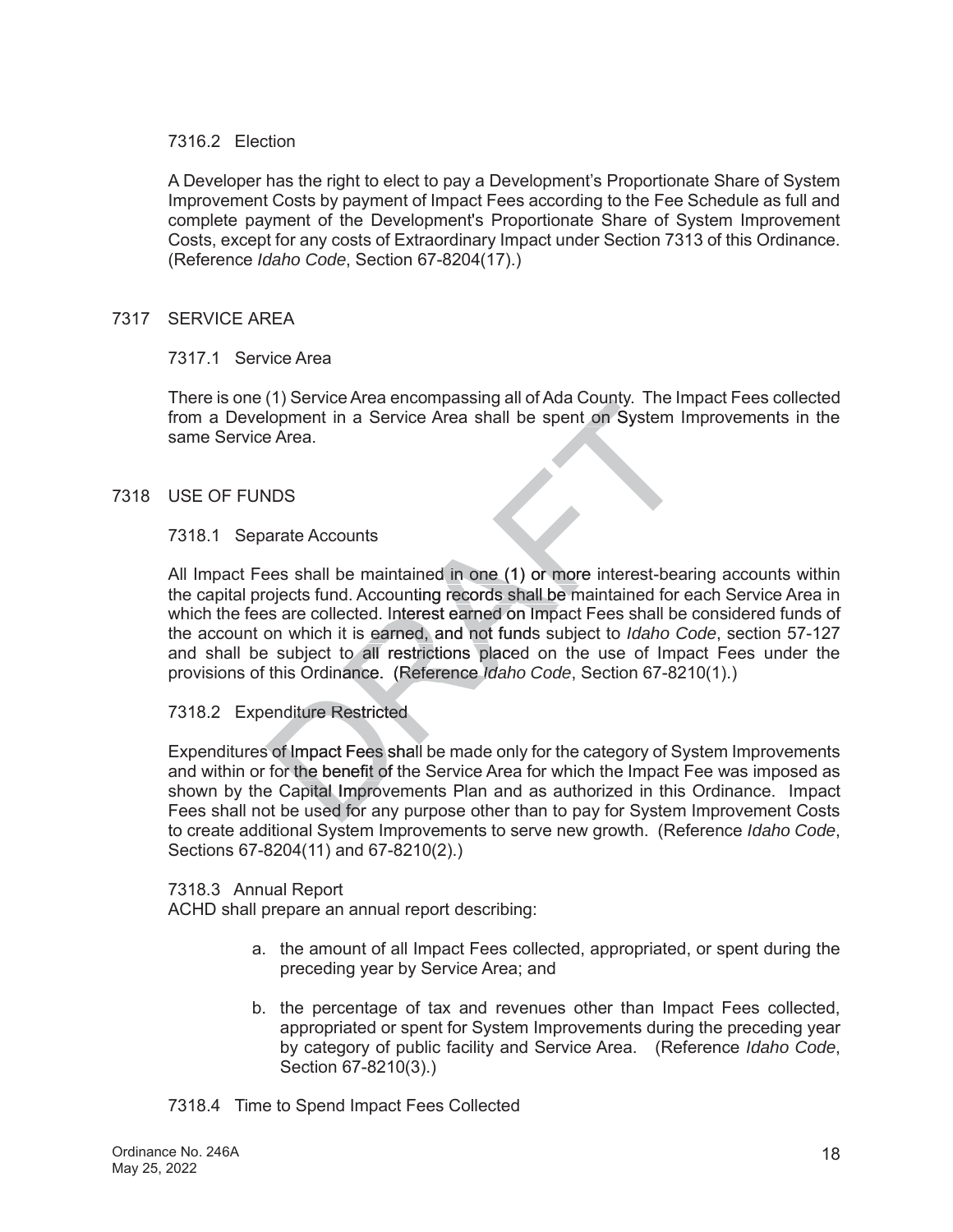Collected Impact Fees must be expended within eight (8) years from the date they were collected, on a first-in, first-out (FIFO) basis, except that the Impact Fees collected for drainage facilities must be expended within twenty (20) years. Any funds not expended within the prescribed times shall be refunded pursuant to Section 7319 of this Ordinance. ACHD may hold the Impact Fees for longer than eight (8) years if the Commission identifies, in writing:

- a. a reasonable cause why the Impact Fees should be held longer than eight (8) years; and
- b. an anticipated date by which the Impact Fees will be expended but in no event greater than eleven (11) years from the date they were collected. (Reference *Idaho Code*, Section 67-8210(4).)

# 7319 REFUNDS

7319.1 Right to Request

A refund of an Impact Fee paid under this Ordinance shall be made upon the request of the current owner(s) of property on which the fee has been paid if:

- a. The request for a refund is received by ACHD no later than two (2) years from the date of payment of the Impact Fee; and
- b. service is available but never provided; or
- c. a building permit or permit for installation of a manufactured home or similar permit is denied or abandoned; or
- d. after collecting the fee when service is not available, ACHD has failed to appropriate and expend the collected Impact Fees pursuant to Section 7318.4 of this Ordinance (reference Idaho Code, Section 67-8211(1); or nt to Request<br>
In Impact Fee paid under this Ordinance shall be made<br>
wner(s) of property on which the fee has been paid if:<br>
The request for a refund is received by ACHD no late<br>
from the date of payment of the Impact Fee
- e. action by the Commission determines that the Impact Fee was calculated incorrectly in favor of ACHD or as a result of an appeal or mediation under Section 7321 a refund is due; or
- f. the Fee Payer pays the Impact Fee under protest, and a subsequent review of the Impact Fee paid or the completion of an individual assessment determines that the Impact Fee paid exceeded the Proportionate Share to which ACHD was entitled to receive. (Reference Idaho Code, Section 67- 8211(d)).

7319.2 Time of Payment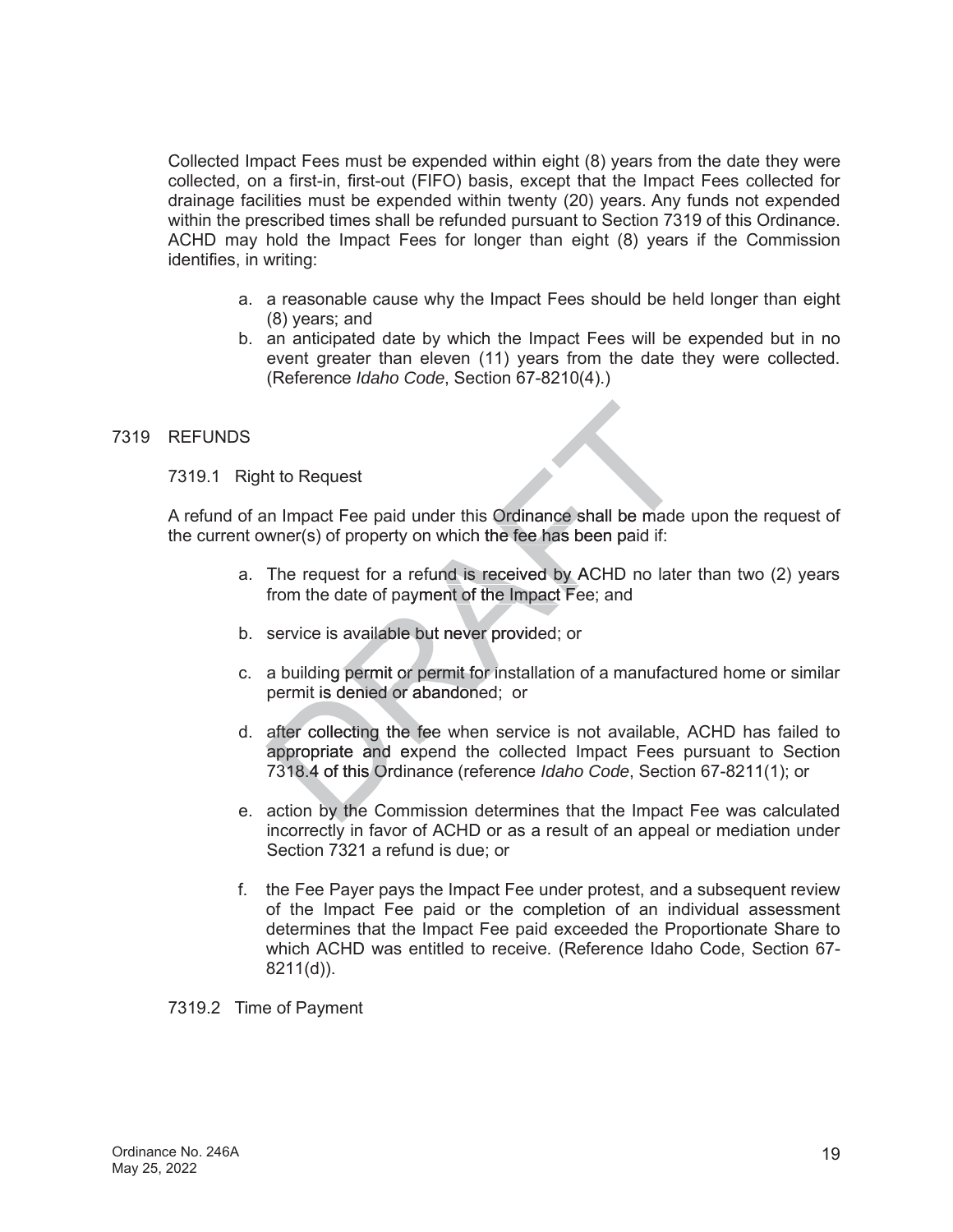When the right to a refund exists under this Section, the Impact Fee Administrator shall send the refund to the owner of record within ninety (90) days after the Impact Fee Administrator has determined that a refund is due. (Reference *Idaho Code*, Section 67- 8211(2).)

#### 7319.3 Interest

A refund shall include a refund of interest from the date of payment of the Impact Fee at one-half (1/2) the legal rate provided for in *Idaho Code*, section 28-22-104(1) from the date of which the fee was originally paid. (Reference *Idaho Code*, Section 67-8211(3).)

#### 7319.4 Standing

Any Person entitled to a refund shall have standing to sue for a refund under the provisions of Idaho Development Impact Fee Act if there has not been a timely payment of a refund pursuant to Section 7319.2. (Reference *Idaho Code*, Section 67-8211(4)) (Reference *Idaho Code*, Section 67-8204(12).)

# 7320 LOANS TO SERVICE AREA FUND; EXTRAORDINARY IMPACT LOANS

# 7320.1 Loans to Service Area Fund

The Commission may loan funds held by it in its general accounts to a Service Area capital projects fund where the fund does not have sufficient balances to pay all of the System Improvement Costs to be incurred for the construction of a System Improvement in that Service Area. As Impact Fees are generated and collected in that Service Area, the loan will be repaid, without interest, by the transfer of funds from the capital projects fund for that Service Area to the general accounts of ACHD. nding<br>
intitled to a refund shall have standing to sue for a refund u<br>
relopment Impact Fee Act if there has not been a timely p<br>
Section 7319.2. (Reference *Idaho Code*, Section 67-82<br>
Section 67-8204(12).)<br>
SERVICE AREA

#### 7320.2 Commission Resolution Required

The making of any such loan shall require the adoption of a resolution by the Commission at a regular or special meeting.

#### 7321 ADMINISTRATIVE APPEALS

#### 7321.1 Appeal to Commission; Grounds

The Commission shall hear and decide appeals by any Developer, Fee Payer or property owner aggrieved by a final decision made by the Impact Fee Administrator under this Ordinance where it is alleged that the Impact Fee Administrator did not properly apply this Ordinance, did not consider all relevant facts presented, abused discretion or acted arbitrarily and capriciously in the interpretation or enforcement of this Ordinance.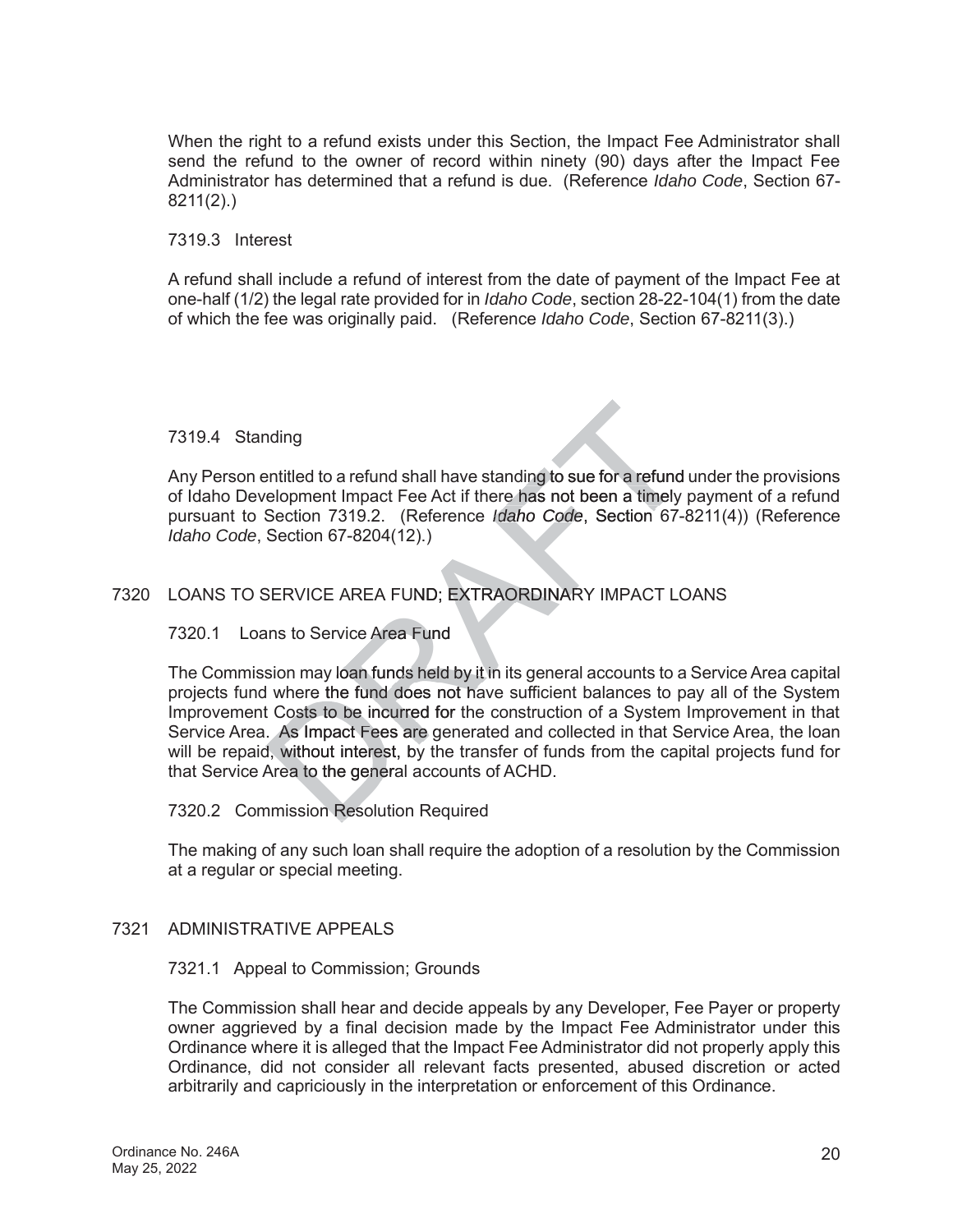# 7321.2 Filing Fee

The fee for filing an appeal shall be in accordance with ACHD's current fee schedule.

#### 7321.3 Initiation

An appeal is initiated by the filing of a written notice of appeal together with the filing fee with the Clerk of ACHD, which must be filed within thirty (30) calendar days from the date of the final decision that is the subject of the appeal. If the thirtieth day falls on a weekend or holiday, the notice of appeal may be filed the following business day. The notice of appeal shall refer to the decision being appealed, identify the appellant by name, address and telephone number and state the grounds for the appeal. The grounds shall include a written summary of the provisions of the Ordinance relevant to the appeal and/or the facts relied upon and shall include a written argument in support of the appeal. A notice of appeal that does not comply with the provisions of this subparagraph shall not be considered by the Commission, and no further action with respect thereto shall be taken under this Section.

#### 7321.4 Time to Reply

The Impact Fee Administrator shall have fourteen (14) calendar days to reply to the notice of appeal, and may during such time meet with the appellant to discuss the matter, and may also reconsider and/or amend the decision which is being appealed. A copy of the reply, and any amendments or supplements to the decision being appealed from will be provided to the appellant prior to the hearing on the appeal.

#### 7321.5 Notice of Hearing

Tand the Notice of Hearing<br>Unless otherwise agreed to by the appellant, the hearing on the appeal will be noticed and scheduled for a regular meeting of the Commission to be held within thirty (30) calendar days following the delivery to the appellant of the Impact Fee Administrator's reply to the notice of appeal. A copy of the decision being appealed, the notice of appeal and the reply shall be delivered to the Commission prior to the hearing. and shall include a written argument in support of the idoes not comply with the provisions of this subpara<br>y the Commission, and no further action with respect th<br>ection.<br>E to Reply<br>Fee Administrator shall have fourteen (

#### 7321.6 Action by Commission

At the conclusion of the hearing, the Commission may reverse or affirm, in whole or in part, or otherwise modify, amend or supplement the decision being appealed, as such action is adequately supported by the evidence and testimony presented at the hearing.

#### 7321.7 Payment Under Protest

A Fee Payer may pay an Impact Fee under protest in order to obtain a Development Approval or a building permit. A Fee Payer making such payment shall not be estopped from exercising the right of appeal provided in this Section, nor shall such Fee Payer be estopped from receiving a refund of any amount deemed to have been improperly collected as a result of the appeal. (Reference *Idaho Code,* Section 67-8212(2).)

#### 7321.8 Mediation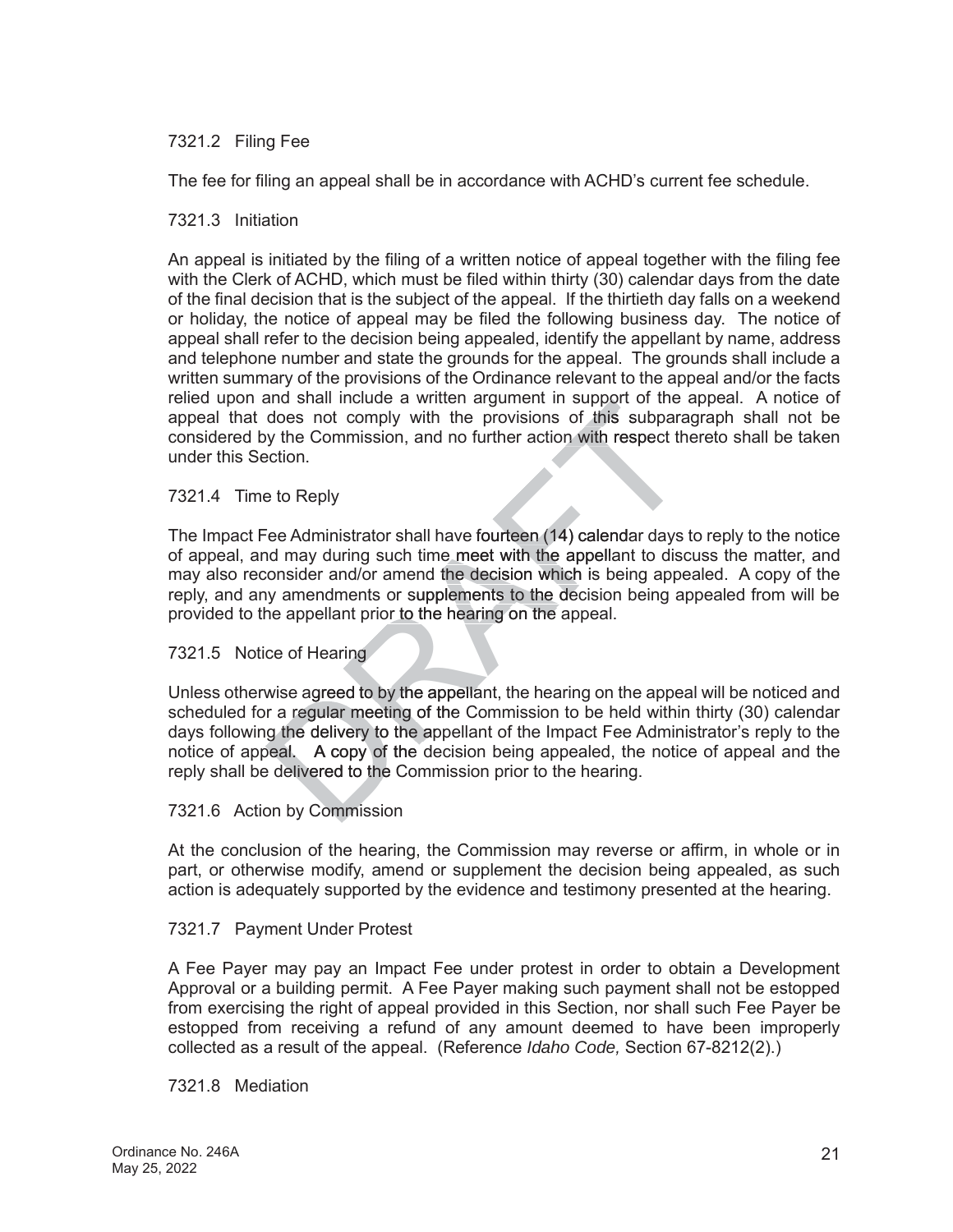Upon voluntary agreement by the Fee Payer and the Impact Fee Administrator, ACHD shall address a disagreement related to the Impact Fee for a proposed Development through mediation by a qualified independent party. Mediation may take place at any time during the appeals process and participation in mediation does not preclude the Fee Payer from pursuing other remedies provided for in this Section. Mediation costs will be shared equally by the Fee Payer and ACHD. (Reference *Idaho Code*, Sections 67-8204(15) and 67-8212(3).)

#### 7322 COLLECTION

If a Fee Payer fails to pay an Impact Fee when due, in addition to such other remedies as are available to ACHD at law or in equity to collect the same, ACHD may do one or more of the following:

- a. withhold Development Approval until the Impact Fee is paid;
- b. charge the Developer interest on the Impact Fee at the legal rate set forth in *Idaho* Code, section 28-22-104 (1), from the date such payment was due until paid;
- c. charge a penalty for failure to pay an Impact Fee when due in an amount of five percent (5%) of the Impact Fee for each month elapsing after the date the fee was due until paid, such penalty not to exceed twenty-five percent (25%) of the fee;
- d. claim and impose a lien on the lot or parcel upon which the Development is occurring for failure to timely pay the Impact Fee in the amount of the Impact Fee and such costs, penalties and interest as are allowable, by following the procedures contained in Chapter 5, Title 45, *Idaho Code*. The lien must be claimed within ninety (90) calendar days from the date the Impact Fee was due under Section 7315.1. to ACHD at law or in equity to collect the same, ACHD in the same of the same. ACHD in the Unity of the Unity of the Unity of the Unity of the Unity of the Unity of the Unity of failure to pay an Impact Fee at the legal r

Such interest and/or penalty shall be collected as part of and at the same time as the Impact Fee is paid. (Reference Idaho Code, Section 67-8213.)

#### 7323 GUIDELINES

The Commission may adopt guidelines, interpretations and forms consistent with this Ordinance to implement its intent.

#### 7324 OTHER POWERS AND RIGHTS NOT AFFECTED

#### 7324.1 Project Improvements

Nothing in this Ordinance shall prevent ACHD from requiring a Developer to construct reasonable Project Improvements in conjunction with a Development. (Reference *Idaho Code,* Section 67-8214(1).)

#### 7324.2 Private agreements Allowed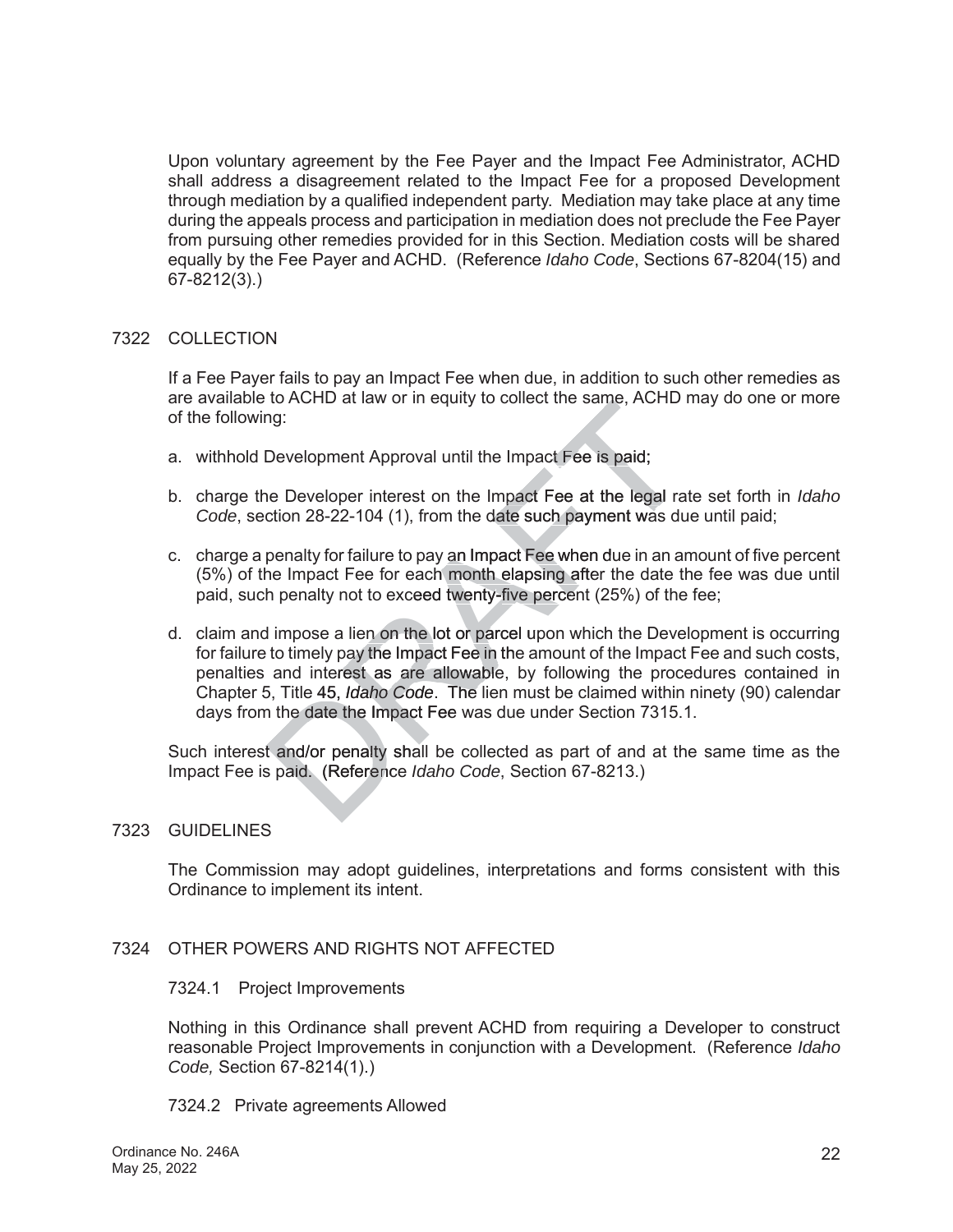Nothing in this Ordinance shall be construed to prevent or prohibit private agreements between property owners or Developers, the Idaho Transportation Department and ACHD in regard to the construction or installation of System Improvements or providing for credits or reimbursements for System Improvement Costs incurred by a Developer including interproject transfers of credits or providing for reimbursement for Project Improvements which are used or shared by more than one (1) Development. If it can be shown that a proposed Development has a direct impact on a public facility under the jurisdiction of the Idaho Transportation Department, then the agreement shall include a provision for the allocation of Impact Fees collected from the Developer for the improvement of the public facility by the Idaho Transportation Department. (Reference *Idaho Code,* Section 67-8214(2).)

7324.3 No Obligation to Approve Developments with Extraordinary Impacts

Nothing in this Ordinance shall obligate ACHD to approve Development which results in an Extraordinary Impact. (Reference *Idaho Code,* Section 67-8214(3).)

7324.4 No Obligation to Approve Below Acceptable Level of Service Lev

Nothing in this Ordinance shall obligate ACHD to approve any request for Development Approval which may reasonably be expected to reduce levels of service below Level of Service E Planning Thresholds on ACHD minor arterials and ACHD principal arterials. (Reference *Idaho Code*, Section 67-8214 (4).) *de*(4 Obligation to Approve Developments with Extraordinary I<br>is Ordinance shall obligate ACHD to approve Developm<br>arry Impact. (Reference *Idaho Code*, Section 67-8214(3)<br>Obligation to Approve Below Acceptable Level of Service<br>

7324.5 No Limitation on Power of Eminent Domain, Creation of Local Improvement Districts or Bond Issues

Nothing in this Ordinance shall work to limit the use by ACHD of the power of eminent domain or supersede or conflict with requirements or procedures authorized in the *Idaho* Code for local improvement districts or general obligation bond issues. (Reference Idaho *Code*, Section 67-8214(6).)

# 7325 REVIEW

In connection with each update of the Capital Improvement Plan, and more often at the discretion of the Commission, the Impact Fee Administrator shall review the Fee Schedule and the relevant factors on which it is based, in coordination with the Impact Fee Advisory Committee. Based upon this review, the Impact Fee Administrator may recommend to the Commission a revision of this Ordinance, including the Fee Schedule.

# 7326 ERRORS IN FORMULA

If ACHD discovers an error in the Impact Fee formula that results in assessment or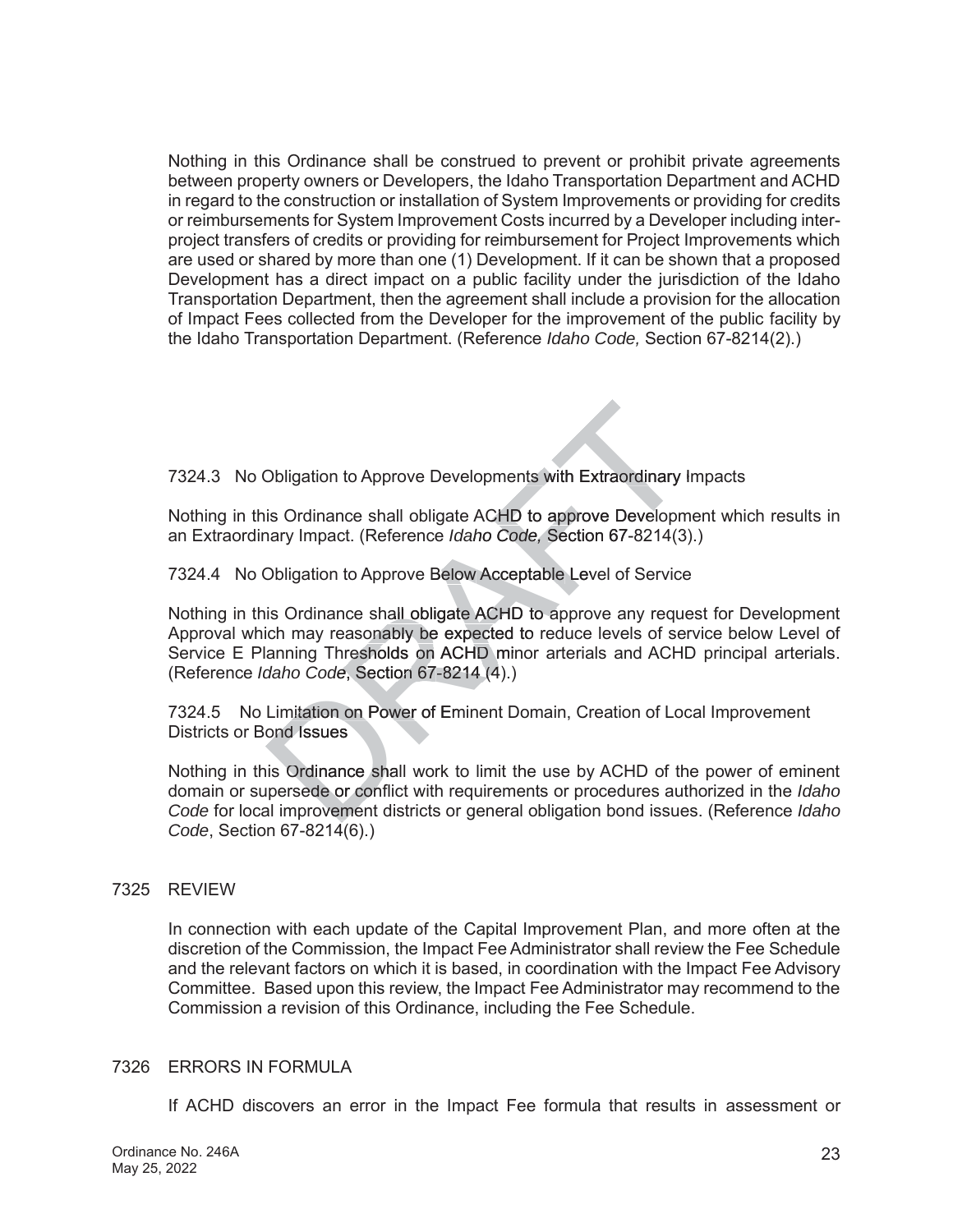payment of more than a Proportionate Share ACHD shall, at the time of assessment, on a case by case basis adjust the fee to collect no more than a Proportionate Share or ACHD shall discontinue the collection of any Impact Fees until the error is corrected by ordinance. (Reference *Idaho Code,* Section 67-8213.)

# 7327 SEVERABILITY

The provisions of this Ordinance are hereby declared to be severable, and if any provision of this Ordinance or the application of the same to any Person or circumstance is declared invalid for any reason, such declaration shall not affect the validity of the remaining portions of the Ordinance. Any provision of this Ordinance that is inconsistent with the requirements of the Idaho Development Impact Fee Act, Chapter 82, Title 67, *Idaho Code* shall be null and void and that provision shall have no legal effect. (Reference *Idaho Code,*  Section 67-8204(25).)

# 7328 EFFECTIVE DATE

This Ordinance shall be effective no less than thirty (30) calendar days from the date of its adoption, or July 1, 2022 whichever is later. (Reference Idaho Code, Section 67shall be null and void and that provision shall have no legal effect. (Ref<br>Section 67-8204(25).)<br>EFFECTIVE DATE<br>This Ordinance shall be effective no less than thirty (30) calendar da<br>its adoption, or July 1, 2022 whichever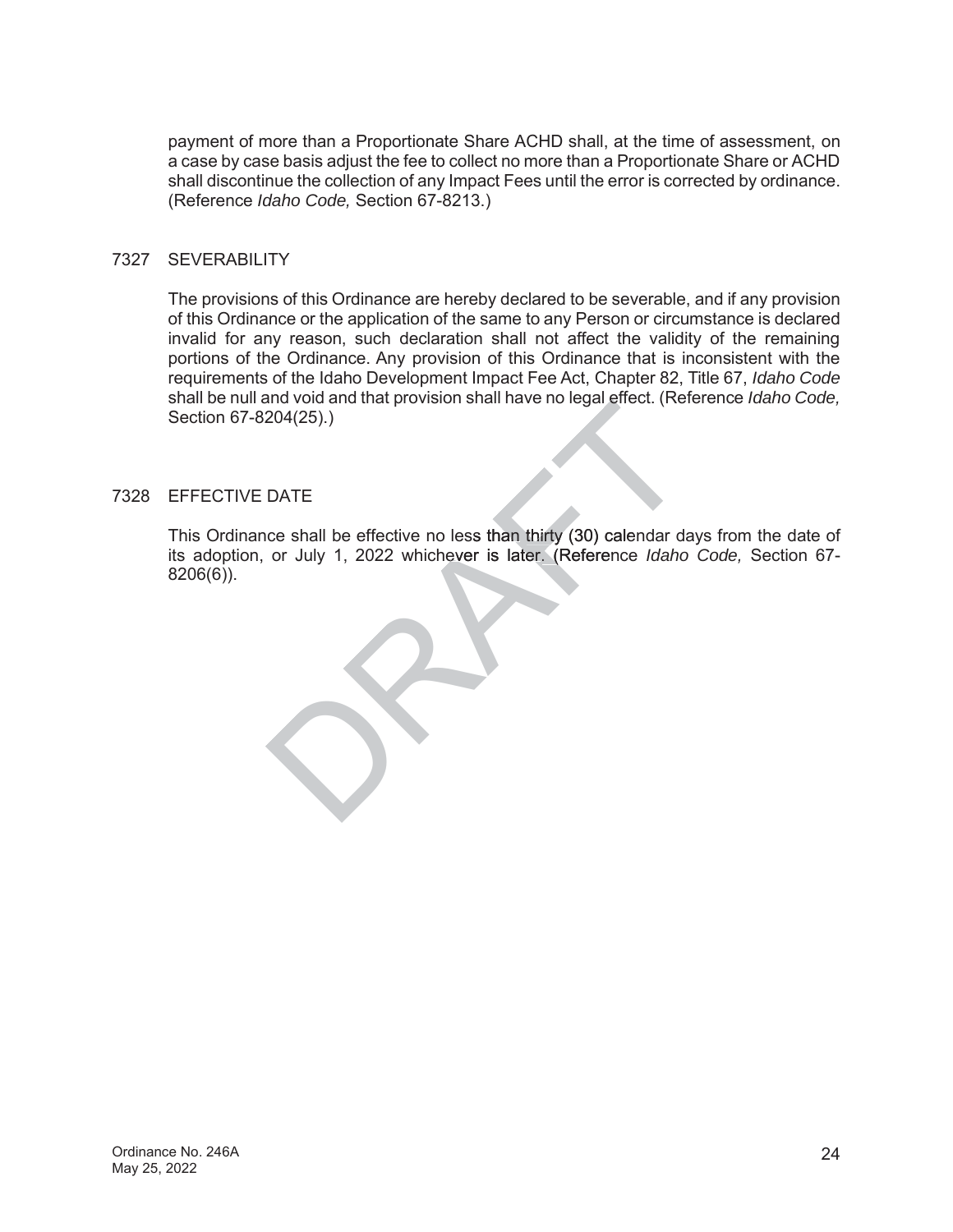#### **EXHIBIT A - Traffic Impact Fee Schedule Ada County Service Area:** Ada County **FY2022 Fee Table**

| <b>FYZUZZ Fee Table</b>                                                                                         |                          |                                                   |                               | Average                   |                       |                    |                       |  |
|-----------------------------------------------------------------------------------------------------------------|--------------------------|---------------------------------------------------|-------------------------------|---------------------------|-----------------------|--------------------|-----------------------|--|
|                                                                                                                 |                          | <b>Service Area</b>                               |                               | Trip                      |                       | <b>VMT Cost</b>    |                       |  |
| Ordinance #246A                                                                                                 |                          | <b>Adjustment Factors</b>                         |                               | Length                    | <b>Network</b>        |                    |                       |  |
|                                                                                                                 |                          | Service Area                                      |                               | 6.17                      | 0.467                 | \$3,155            |                       |  |
|                                                                                                                 |                          |                                                   |                               | 0.90                      |                       |                    |                       |  |
|                                                                                                                 |                          | Land Use Trip Length<br><b>Adjustment Factors</b> |                               | 0.75<br>0.50              |                       |                    |                       |  |
|                                                                                                                 |                          |                                                   |                               | 0.25                      |                       |                    |                       |  |
|                                                                                                                 |                          |                                                   |                               | <b>ADJUSTMENT FACTORS</b> |                       |                    |                       |  |
| ITE - 11th Edition                                                                                              |                          |                                                   |                               |                           |                       |                    |                       |  |
|                                                                                                                 |                          | <b>PM Peak Hour</b>                               | <b>New Trip</b><br>(Pass-By x | Average<br><b>Trip</b>    | x  <br><b>Network</b> | <b>X</b> VMT Cost  | <b>Traffic Impact</b> |  |
| <b>Land Use</b>                                                                                                 | <b>ITE</b><br>Code       |                                                   | Only)                         | Length                    |                       |                    | Fee (rounded)         |  |
|                                                                                                                 |                          |                                                   |                               |                           |                       |                    |                       |  |
| <b>RESIDENTIAL</b><br>Single Family Detached                                                                    | 210                      | Per Dwelling Unit<br>0.470                        | 1.00                          | 6.17                      | 0.467                 | \$3,155            | \$4,273               |  |
| Single Family Attached                                                                                          | 215                      | 0.285                                             | 1.00                          | 6.17                      | 0.467                 | \$3,155            | \$2,591               |  |
| Multifamily Housing, Low-Rise (2 to 3 Floors)                                                                   | 220                      | 0.255                                             | 1.00                          | 6.17                      | 0.467                 | \$3,155            | \$2,318               |  |
| Multifamily Housing, Mid-Rise (4 to 10 Floors)                                                                  | 221                      | 0.195                                             | 1.00                          | 6.17                      | 0.467                 | \$3,155            | \$1,773               |  |
| Mobile Home<br><b>Accessory Dwelling Unit</b>                                                                   | 240<br>ACHD <sub>4</sub> | 0.290<br>0.155                                    | 1.00<br>1.00                  | 4.63<br>6.17              | 0.467<br>0.467        | \$3,155<br>\$3,155 | \$1,978<br>\$1,409    |  |
| Senior Adult Housing - Attached                                                                                 | 252                      | 0.125                                             | 1.00                          | 6.17                      | 0.467                 | \$3,155            | \$1,136               |  |
| Senior Adult Housing - Detached                                                                                 | 251                      | 0.150                                             | 1.00                          | 6.17                      | 0.467                 | \$3,155            | \$1,364               |  |
| Assisted Living                                                                                                 | 254                      | Per Bed<br>0.12                                   | 1.00                          | 6.17                      | 0.467                 | \$3,155            | \$1,091               |  |
|                                                                                                                 |                          |                                                   |                               |                           |                       |                    |                       |  |
| Hotel                                                                                                           | 310                      | Per Room<br>0.295                                 | 1.00                          | 6.17                      | 0.467                 | \$3,155            | \$2,682               |  |
| Motel                                                                                                           | 320                      | 0.180                                             | 1.00(                         | 6.17                      | 0.467                 | \$3,155            | \$1,636               |  |
|                                                                                                                 |                          |                                                   |                               |                           |                       |                    |                       |  |
| Automobile Care Center/Repair                                                                                   | 942                      | Per 1,000 SF<br>1.555                             | 0.72                          | 3.09                      | 0.467                 | \$3,155            | \$5,097               |  |
| Automobile Parts Sales                                                                                          | 843                      | 2.450                                             | 0.57                          | 3.09                      | 0.467                 | \$3,155            | \$6,358               |  |
| Bank (No Drive-Thru)                                                                                            | 911                      | 6.065                                             | 0.65                          | 1.54                      | 0.467                 | \$3,155            | \$8,945               |  |
| Bank (With Drive-Thru)                                                                                          | 912                      | 10.505                                            | 0.65                          | 1.54                      | 0.467                 | \$3,155            | \$15,493              |  |
| <b>Building Materials and Lumber</b><br>Church                                                                  | 812<br>560               | 1.125<br>0.245                                    | 0.74<br>1.00                  | 6.17<br>3.09              | 0.467<br>0.467        | \$3,155<br>\$3,155 | \$7,568<br>\$1,115    |  |
| Coffee / Donut Shop No Drive-Thru                                                                               | 936                      | 16.145                                            | 0.50                          | 1.54                      | 0.467                 | \$3,155            | \$18,317              |  |
| Coffee / Donut Shop with Drive-Thru                                                                             | 937                      | 19.495                                            | 0.35                          | 1.54                      | 0.467                 | \$3,155            | \$15,482              |  |
| Convenience Market (24hrs, No Gas)                                                                              | 851                      | 24.555                                            | 0.49                          | 1.54                      | 0.467                 | \$3,155            | \$27,301              |  |
| Day Care                                                                                                        | 565                      | 5.560                                             | 0.56                          | 1.54                      | 0.467                 | \$3,155            | \$7,065               |  |
| <b>Discount Club</b><br>High-Cube Transload and Short-Term Storage Warehouse                                    | 857<br>154               | 2.095<br>0.050                                    | 0.66<br>1.00                  | 6.17<br>6.17              | 0.467<br>0.467        | \$3,155<br>\$3,155 | \$12,570<br>\$455     |  |
| Drinking Place/Bar                                                                                              | 925                      | 5.680                                             | 0.57                          | 3.09                      | 0.467                 | \$3,155            | \$14,740              |  |
| Free-standing Discount Store                                                                                    | 815                      | 2.430                                             | 0.80                          | 6.17                      | 0.467                 | \$3,155            | \$17,672              |  |
| Free-standing Discount Superstore                                                                               | 813                      | 2.165                                             | 0.71                          | 6.17                      | 0.467                 | \$3,155            | \$13,974              |  |
| <b>Furniture Store</b><br>Hardware/Paint Store                                                                  | 890<br>816               | 0.260<br>1.490                                    | 0.47<br>0.74                  | 6.17<br>6.17              | 0.467<br>0.467        | \$3,155<br>\$3,155 | \$1,111<br>\$10,024   |  |
| Home Improvement Superstore                                                                                     | 862                      | 1.145                                             | 0.58                          | 6.17                      | 0.467                 | \$3,155            | \$6,037               |  |
| Hospital                                                                                                        | 610                      | 0.430                                             | 1.00                          | 6.17                      | 0.467                 | \$3,155            | \$3,909               |  |
| Light Industrial                                                                                                | 110                      | 0.325                                             | 1.00                          | 6.17                      | 0.467                 | \$3,155            | \$2,955               |  |
| Manufacturing                                                                                                   | 140                      | 0.370                                             | 1.00                          | 6.17                      | 0.467                 | \$3,155            | \$3,364               |  |
| Mini-Warehouse (Self Storage)<br>Automobile Sales, New                                                          | ACHD 6<br>840            | 0.052<br>1.210                                    | 1.00<br>0.72                  | 3.84<br>4.63              | 0.467<br>0.467        | \$3,155<br>\$3,155 | \$294<br>\$5,943      |  |
| Automobile Sales, Used                                                                                          | 841                      | 1.875                                             | 0.72                          | 4.63                      | 0.467                 | \$3,155            | \$9,209               |  |
| Pharmacy/Drug store (No Drive-Thru)                                                                             | 880                      | 4.255                                             | 0.47                          | 1.54                      | 0.467                 | \$3,155            | \$4,538               |  |
| Pharmacy/Drug store (With Drive-Thru)                                                                           | 881                      | 5.125                                             | 0.51                          | 1.54                      | 0.467                 | \$3,155            | \$5,931               |  |
| Restaurant - Fast Food (No Drive-Thru)<br>Restaurant - Fast Food (With Drive-Thru)                              | 933<br>934               | 16.605<br>16.515                                  | 0.50<br>0.45                  | 1.54<br>1.54              | 0.467<br>0.467        | \$3,155<br>\$3,155 | \$18,838<br>\$16,863  |  |
| Restaurant - High Turnover                                                                                      | 932                      | 4.525                                             | 0.57                          | 3.09                      | 0.467                 | \$3,155            | \$11,743              |  |
| Shopping Center (>150k)                                                                                         | 820                      | 1.700                                             | 0.71                          | 5.55                      | 0.467                 | \$3,155            | \$9,870               |  |
| Shopping Plaza (<150k)                                                                                          | 821                      | 2.595                                             | 0.60                          | 5.55                      | 0.467                 | \$3,155            | \$12,732              |  |
| Supermarket (Free Standing)<br><b>Tire Store</b>                                                                | 850<br>848               | 4.475<br>1.875                                    | 0.76<br>0.75                  | 1.54<br>6.17              | 0.467<br>0.467        | \$3,155<br>\$3,155 | \$7,717<br>\$12,784   |  |
| Variety Store (Dollar Store)                                                                                    | 814                      | 3.350                                             | 0.66                          | 5.55                      | 0.467                 | \$3,155            | \$18,080              |  |
| Warehousing                                                                                                     | 150                      | 0.090                                             | 1.00                          | 6.17                      | 0.467                 | \$3,155            | \$818                 |  |
| <b>OFFICE DEVELOPMENTS</b>                                                                                      |                          | Per 1,000 SF                                      |                               |                           |                       |                    |                       |  |
| Dental/Vision                                                                                                   | ACHD <sub>1</sub>        | 1.315                                             | 1.00                          | 4.63                      | 0.467                 | \$3,155            | \$8,971               |  |
| General Office                                                                                                  | 710                      | 0.720                                             | 1.00                          | 6.17                      | 0.467                 | \$3,155            | \$6,545               |  |
| Medical                                                                                                         | 720                      | 1.965                                             | 1.00                          | 6.17                      | 0.467                 | \$3,155            | \$17,863              |  |
|                                                                                                                 |                          | Per Indicated Unit                                |                               |                           |                       |                    |                       |  |
| Coffee Shop with Drive-Thru No Indoor Seats (Drive-Through Lane)                                                | 938                      | 41.665                                            | 0.02                          | 1.54                      | 0.467                 | \$3,155            | \$1,891               |  |
| Gas Station with Conv Mkt (2-4k) (Fueling Position)                                                             | 945                      | 9.210                                             | 0.44                          | 1.54                      | 0.467                 | \$3,155            | \$9,195               |  |
| Gas Station with Conv Mkt (4-5.5k) (Fueling Position)<br>Gas Station with Conv Mkt (5.5-10k) (Fueling Position) | 945<br>945               | 11.380<br>13.540                                  | 0.44<br>0.44                  | 1.54                      | 0.467<br>0.467        | \$3,155<br>\$3,155 | \$11,361<br>\$13,518  |  |
| Gas Station (Fueling Position)                                                                                  | 944                      | 6.955                                             | 0.43                          | 1.54<br>1.54              | 0.467                 | \$3,155            | \$6,786               |  |
| Golf Course (Hole)                                                                                              | 430                      | 1.455                                             | 1.00                          | 6.17                      | 0.467                 | \$3,155            | \$13,227              |  |
| Movie Theater (Seat)                                                                                            | 445                      | 0.040                                             | 1.00                          | 4.63                      | 0.467                 | \$3,155            | \$273                 |  |
| Public Park (Acre)                                                                                              | 411                      | 0.055                                             | 1.00                          | 3.09                      | 0.467                 | \$3,155            | \$250                 |  |
| Quick Lubrication (Servicing Positions)<br>Self-Service Car Wash (Stall)                                        | 941<br>947               | 2.425<br>2.770                                    | 0.58<br>0.58                  | 1.54<br>1.54              | 0.467<br>0.467        | \$3,155<br>\$3,155 | \$3,191<br>\$3,645    |  |

**Ordinance #246A Page A-1 FY2022 Fee Table**

**Example 12**<br>**Effective 7/1/2022**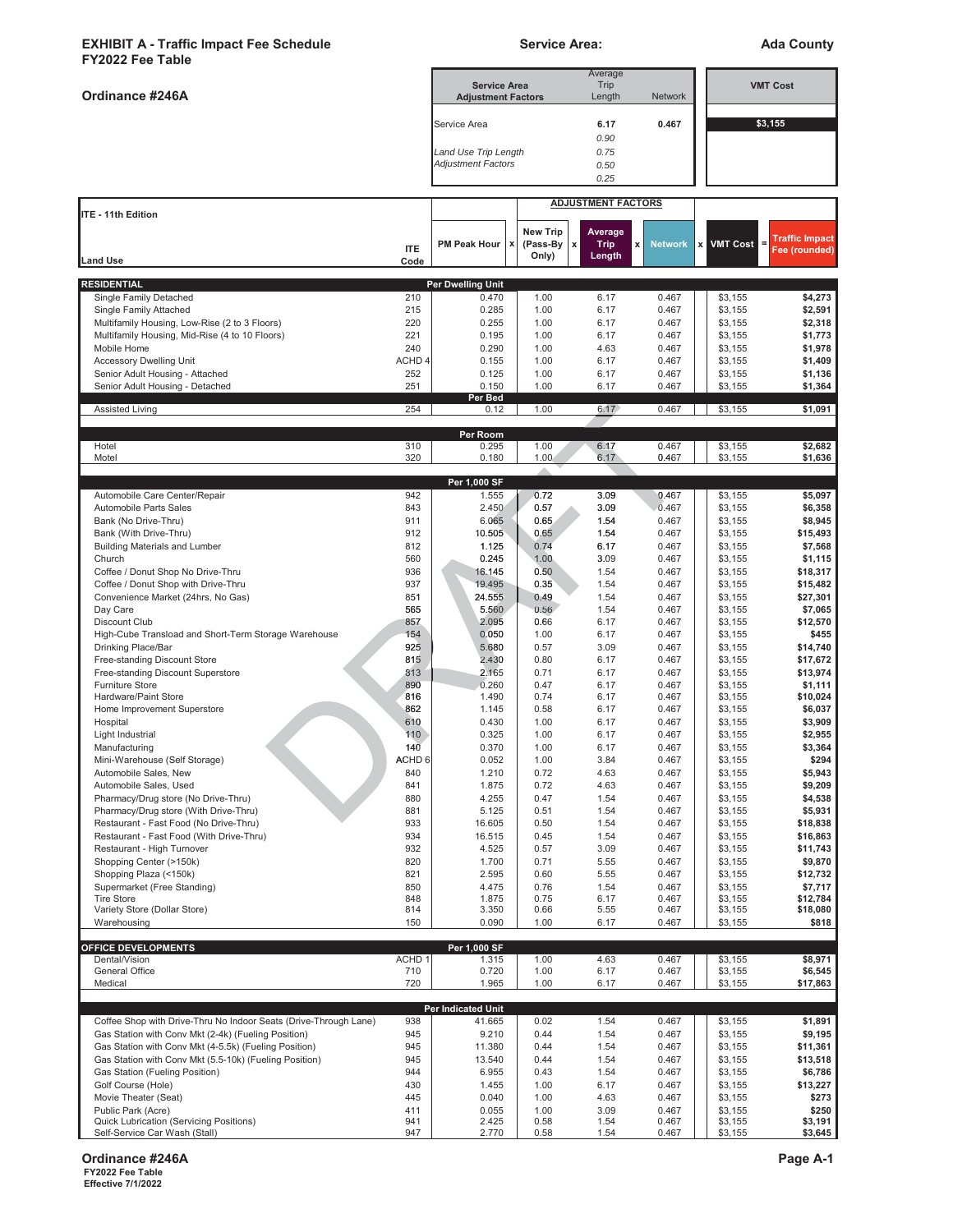# **Introduction - Methodology**

The Ada County Highway District has prepared a Traffic Impact Fee (TIF) methodology to meet the requirements of the Idaho Development Impact Fee Act, which states that an Impact Fee Ordinance must provide a detailed description of the methodology by which the costs per Service Unit are determined (Idaho Code, section 67-8204(16)). The Ordinance sets out such a methodology and formula. This Exhibit "B" provides additional explanation of that methodology, and calculates the maximum Impact Fees that may be charged by ACHD in the Service Area in accordance with the Idaho Development Impact Fee Act.

The TIF methodology was developed with consideration of the ACHD Capital Improvements Plan (CIP), as further described in Exhibit "C". The CIP and TIF are based on an analysis of future transportation system deficiencies, employing the Regional Travel Demand Model to consistently summarize and identify where future traffic volumes exceed the capacity of ACHD's roadway System. The model was also used to consistently estimate the average travel conditions generated by new development within the Ada County Service Area, including:

- Land use assumptions
- Trip generation
- Vehicle miles traveled (VMT)
- Adjustment factors (including average trip length and network adjustment factors)

The methodology used to calculate maximum Impact Fees determines the cost per Service Unit for System Improvements. The cost per Service Unit can then be multiplied by the Service Units produced by a Development to determine the maximum Impact Fee that can be charged per Development Unit.

# **Service Units - Necessitated and Attributable to New Development**

Future travel demand estimates in Ada County are based on regional population, housing and employment forecasts (see Section D). These demographic forecasts are developed by COMPASS and based on the Comprehensive Plans from each jurisdiction within and including Ada County. All of these data are assimilated by COMPASS in the Regional Travel Demand Model used to prepare the Communities In Motion 2040 2.0 - Regional Long-Range Transportation Plan (RTP). The Comprehensive Plan-based, socio-economic input data (households and employment by employment class) for the base-year and 20-year planning horizon are shown in Table 1. was also used to consistently estimate the average travel c<br>
within the Ada County Service Area, including:<br>
ptions<br>
weled (VMT)<br>
ors (including average trip length and network adjustment<br>
sed to calculate maximum Impact F

# COMPASS Travel Model Socio-Economic Data Input and

# Trip Estimates in Ada County

| Year                                       | P.M. Peak  | Population | Households | Employment |         |            |            |  |  |  |  |
|--------------------------------------------|------------|------------|------------|------------|---------|------------|------------|--|--|--|--|
|                                            | Hour Trips |            |            | Retail     | Office  | Industrial | Government |  |  |  |  |
| 2020                                       | 110.267    | 492.718    | 188.990    | 48.783     | 18.253  | 36.168     | 14.984     |  |  |  |  |
| 2040                                       | 156.293    | 680.760    | 275.645    | 84.264     | 196.833 | 51.867     | 20,359     |  |  |  |  |
| COURCE: Begional Travel Demand Model, 2015 |            |            |            |            |         |            |            |  |  |  |  |

SOURCE: Regional Travel Demand Model, 2015 (1) Excluding Canyon County and "external-external" trips (eg. Oregon to Twin Falls) on the Ada County roadway system

Table 1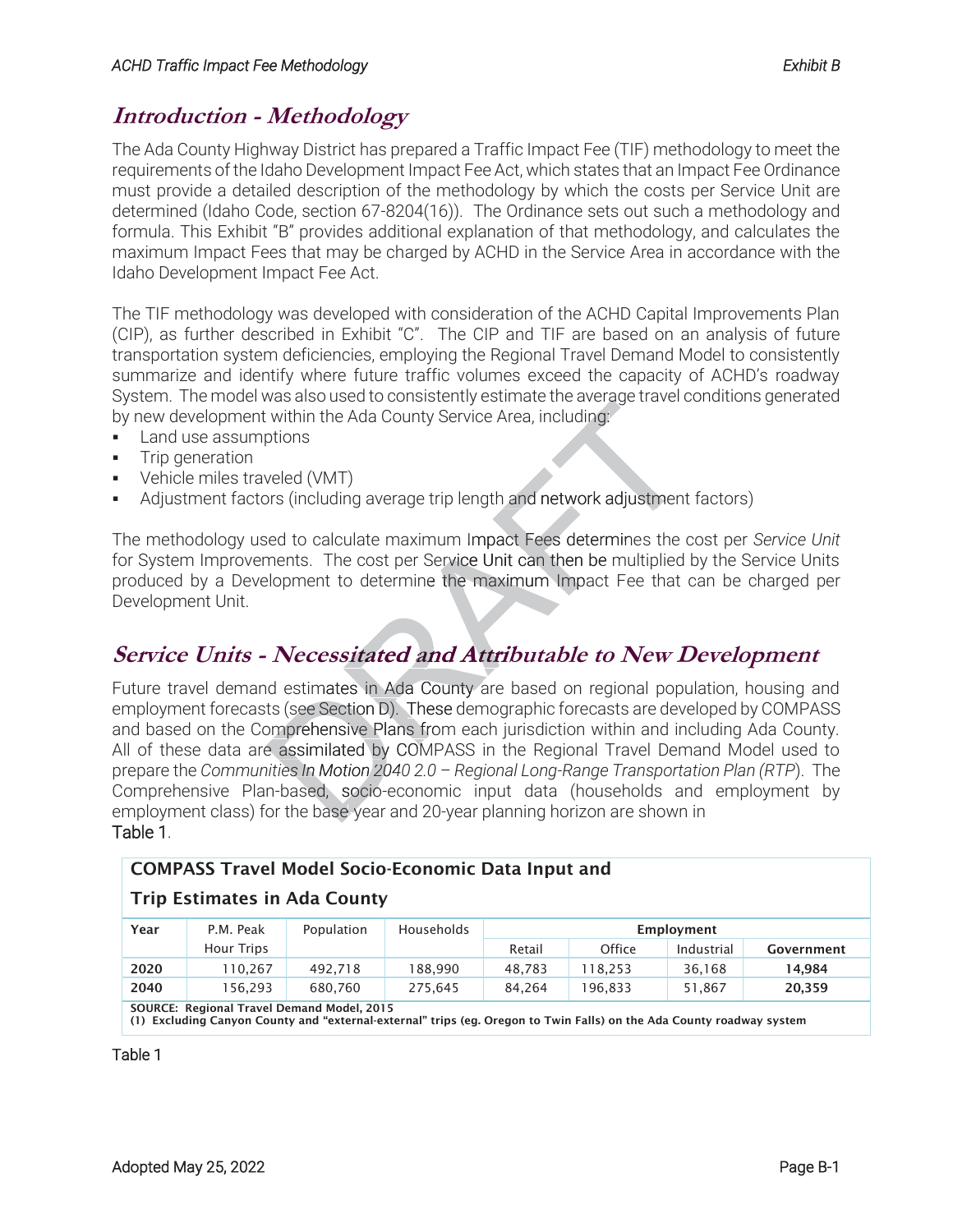A summary of ACHD System vehicle miles traveled is provided in Table 2.

| <b>Ada County Net New System VMT</b>                                                                                                                                   |                                                         |  |  |  |  |  |
|------------------------------------------------------------------------------------------------------------------------------------------------------------------------|---------------------------------------------------------|--|--|--|--|--|
| Service Area: Ada County                                                                                                                                               | ACHD System Vehicle Miles Traveled (VMT) - PM Peak Hour |  |  |  |  |  |
|                                                                                                                                                                        | Total:                                                  |  |  |  |  |  |
| 2020                                                                                                                                                                   | 371,763                                                 |  |  |  |  |  |
| 2040                                                                                                                                                                   | 632.493                                                 |  |  |  |  |  |
| Net New System VMT Total:                                                                                                                                              | 260,730                                                 |  |  |  |  |  |
| SOURCE: Regional Travel Demand Model,<br>Excluding Canyon County and "external-external" trips (e.g. Oregon to Twin<br>Falls) on the Ada County roadway system<br>2015 |                                                         |  |  |  |  |  |

#### Table 2

The peak hour trip and VMT estimates for 2020 and 2040 were derived from the Regional Travel Demand Model to meet the Development Impact Fee Act requirements. The Act specifies that projected demand for System Improvement requirements (by the new "Service Unit") not exceed 20 years.

The traffic impact fee Service Unit, to be consistent with the Development Impact Fee Act requirement of "Proportionate Share," must relate to the ACHD CIP list of projects, which is based exclusively on ACHD Arterial street improvements within Ada County - otherwise known as "System" improvements (including all assumptions of TIF-eligibility). The new traffic generated by growth over the next 20 years, measured as VMT to account for the number and length of trips, should also be accounted for exclusively on ACHD Arterial streets. The Service Unit thus consists of the net new "System" VMT generated by growth on ACHD's Arterial streets in Ada County. The net new "System" VMT in Ada County is 260,730. neet the Development Impact Fee Act requirements. The System Improvement requirements (by the new "Service Service Unit, to be consistent with the Development from the Service Unit, to be consistent with the Development De

# **Methodology Components ponents**

# Peak Hour Trip Rate

A trip rate is a measurement of traffic volume over time. More specifically, as used in this ordinance, it is the number of vehicle trips calculated to be generated during the peak hour from a specified land use. ACHD uses rates from the 11th edition of the Institute of Transportation Engineers (ITE) *Trip Generation Manual* unless more competent local data are available.

Trip generation rates contained in the ITE Trip Generation Manual, and sometimes those obtained from local data; include both production (going) and attraction (coming) trips. For example, consider the case of a single-family resident leaving home, going to a store, and then returning home. According to the methodology used by the ITE Trip Generation Manual, this two-way shopping trip is counted as four trip ends: a production and attraction trip for the single-family home, and a production and attraction trip for the retail store. When this methodology is used to determine trip generation rates, the rates are divided by two to avoid double counting.

Peak hour trip rates are typically used in analyzing the vehicular capacity of urban classified streets and highways. Peak hour trips are sufficient to measure the proportionate share of the new trip generation potential for any one development as compared to other new developments in Ada County. Hence, peak hour trip generation rates are used in determining the traffic impact fee formula.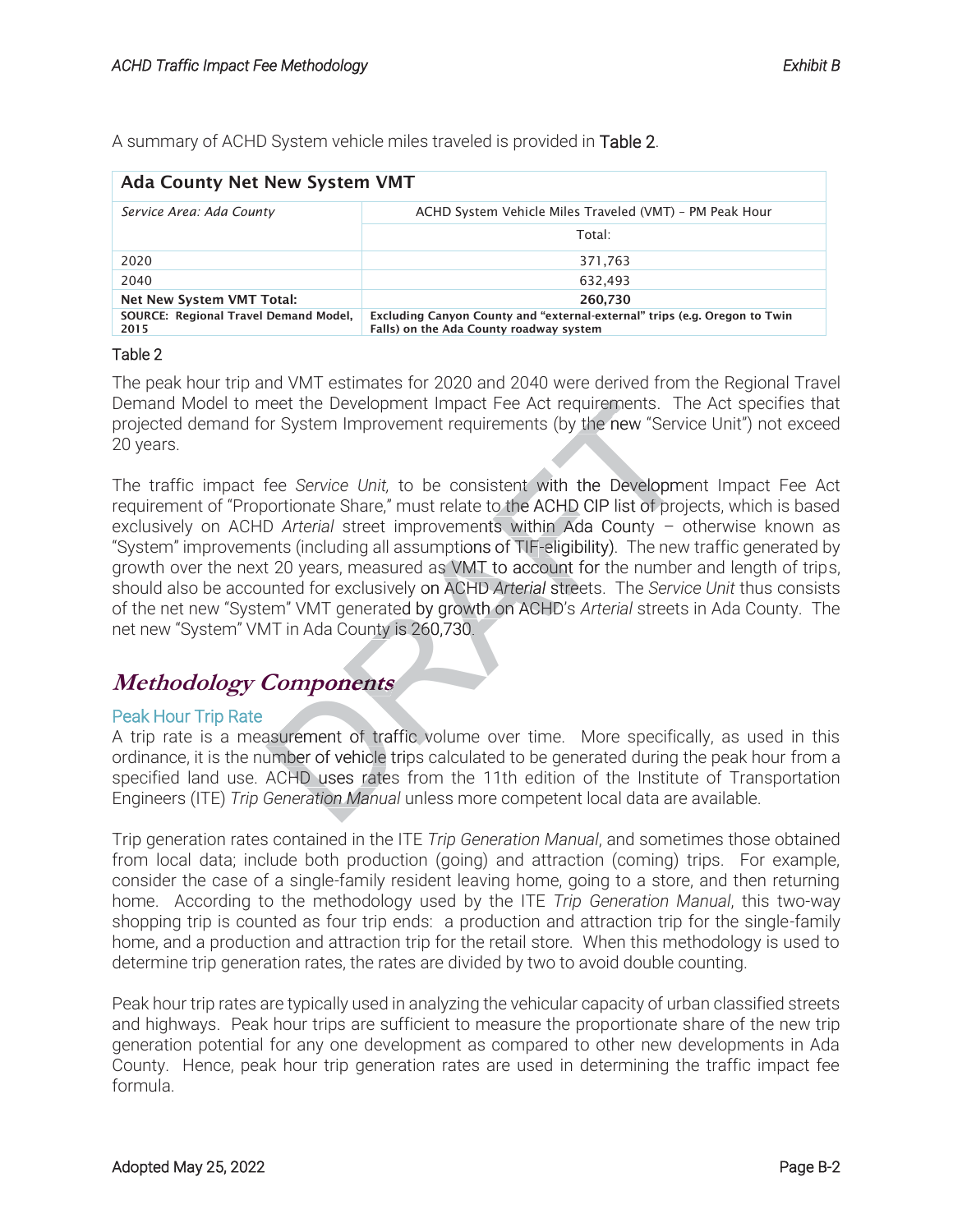## ACHD Traffic Impact Fee Methodology *Exhibit B*

## New Trip Factor

The Impact Fee methodology includes a factor to reduce the trip rates for certain land uses by considering their pass-by trips. Pass-by trips are not new to the system, as the intermediate stop at certain land uses is not the primary trip destination. ACHD uses the ITE Trip Generation Manual 2021 Pass-By Tables, to establish the New Trip Factor for each land use. Non-pass-by trips include primary trips and diverted linked trips. ACHD acknowledges the definition and recommended practice of treating diverted linked trips as primary trips, unless otherwise defined through a local, site-specific individual assessment.

# Average Trip Length

The impact of new development on the ACHD "System" depends on both the number of vehicle trips it will generate and on the travel distance or length of the trips. COMPASS has compiled data that has enabled ACHD to calculate Average Trip Lengths (see Table 3) for all trips with origins or destinations in the Ada County Service Area.

While the average trip length should be representative for most commercial land uses, ACHD recognizes that a lower figure is more accurate for certain convenience retail and service uses. The Urban Land Institute estimates that neighborhood centers typically have an average trip length radius of about 2 miles in urban areas. Convenience stores are determined to have even shorter average trip lengths. rip length should be representative for most commerciver figure is more accurate for certain convenience retail and<br>
e estimates that neighborhood centers typically have an<br>
les in urban areas. Convenience stores are deter

In the methodology for Ada County, the average trip length was reduced for selected neighborhood land uses that capture trips within the same neighborhood. The reductions amount to 10, 25, 50 or 75 percent of the average trip length.

| n the methodology for Ada County, the average trip length was reduced for selected neighborhoc<br>and uses that capture trips within the same neighborhood. The reductions amount to 10, 25, 5<br>or 75 percent of the average trip length. |                             |                           |
|---------------------------------------------------------------------------------------------------------------------------------------------------------------------------------------------------------------------------------------------|-----------------------------|---------------------------|
| <b>Average Trip Length and Network Adjustment Factor</b><br>Service Area                                                                                                                                                                    | Average Trip Length (miles) | Network Adjustment Factor |
| Ada County                                                                                                                                                                                                                                  | 6.17                        | 0.467                     |
| Source: Regional Travel Demand Model, 2015                                                                                                                                                                                                  |                             |                           |
| able 3<br>Vetwork Adjustment Factor<br>Many trips will use both the ACHD roadway System and State/Federal highways. The Impact Fe<br>s based on charging each development unit its Proportionate Share of System Improvement cos            |                             |                           |

# Table 3

# Network Adjustment Factor

Many trips will use both the ACHD roadway System and State/Federal highways. The Impact Fee is based on charging each development unit its Proportionate Share of System Improvement costs of expanding only those Arterial streets that are under ACHD's jurisdiction. ACHD calculated a network adjustment factor that accounts for the "System" VMT on ACHD's arterials as a percent of the total "Regional Roadway Network" VMT (includes VMT on all ACHD arterials, collectors, and State/Federal highways). These data were also compiled from the Regional Travel Demand Model. Table 3 lists the network adjustment factor for the Ada County Service Area. Demand Model, 2015<br>
Let Factor<br>
Continue ACHD road<br>
Let be ACHD road<br>
Let be ACHD road t**or**<br>he ACHD ro

# Vehicle Miles Traveled (VMT) Cost

A major component of the impact fee formula involves determining a cost measure linking the cost of constructing new capacity improvements on ACHD's Arterial street system (that portion determined as impact fee-eligible), by proportionate share, to the relative impact of new development. The impact fee-eligible portion of new highway construction as identified in ACHD's  $CIP$  (see **Exhibit C**), defined as the cost of designing and constructing System capacity improvements to accommodate new development, measured by service unit - "System" VMT. This is determined by dividing the adjusted TIF-eligible costs by the net new "System" VMT generated by new development. The TIF-eligible costs identified in the CIP are adjusted to take into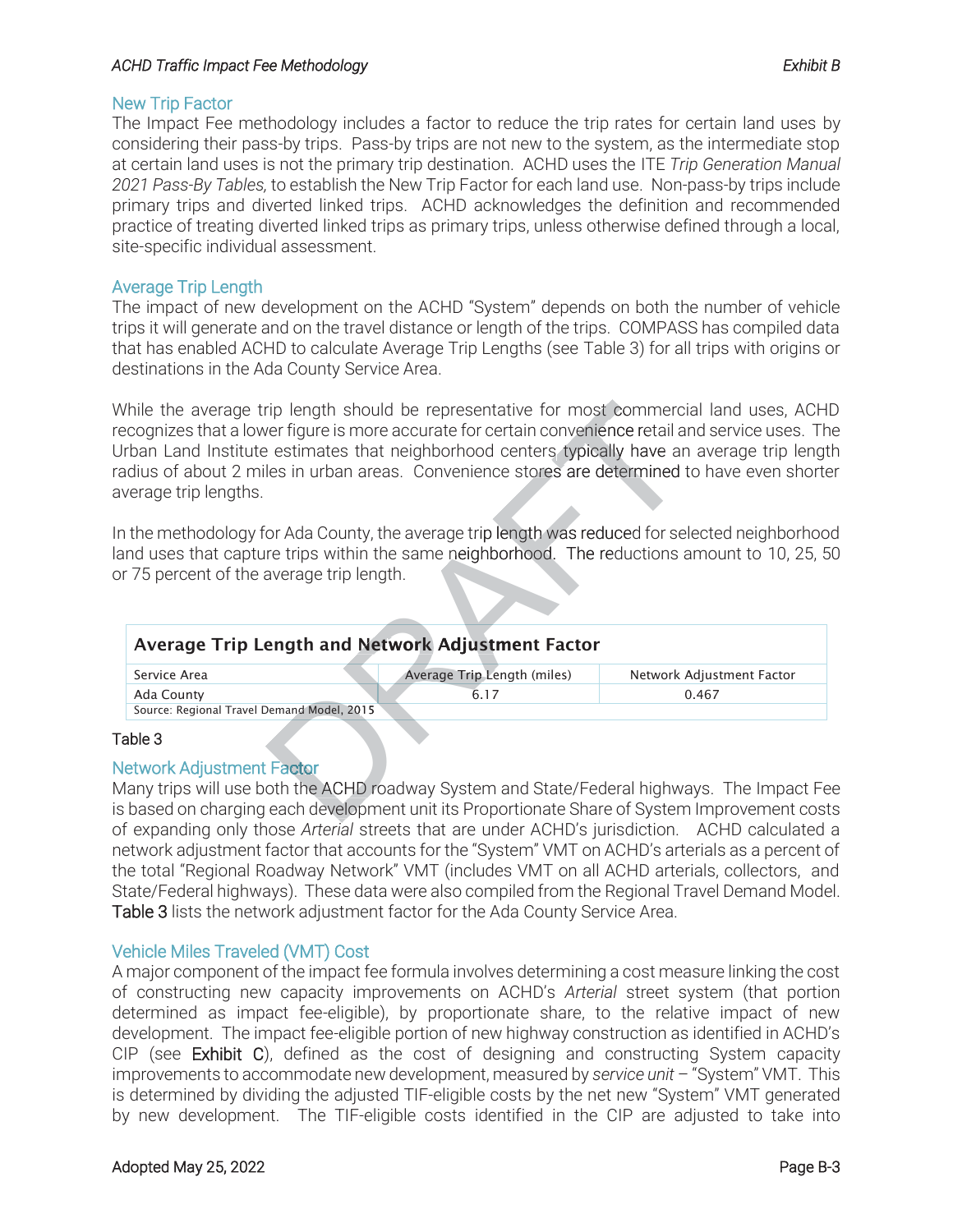#### ACHD Traffic Impact Fee Methodology *Exhibit B*

consideration the existing\* Service Area fund balance. The determination of the adjusted TIFeligible costs for the Ada County Service Area is detailed in Figure B-1.

**\* Source: ACHD Fiscal Year 2022 2nd quarter balance** 

# **Traffic Impact Fee Methodology**

The summary of the traffic Impact Fee formula, as shown in Figure B-1, is expressed as:

*Traffic Impact Fee per Development Unit = Peak Hour Trip Rate (one-way) x New Trip Factor x* Average Trip Length x Network Adjustment Factor x VMT Cost

# **Inflation Index**

The impact fee schedule (Exhibit "A") shall be adjusted annually and effective on the first day of the ACHD fiscal year (October  $1<sup>st</sup>$ ) by using the five (5) year rolling average percentage increase in the Consumer Price Index for the West Urban region as published by the U.S. Department of Labor. The fee schedule shall be automatically adjusted by operation of law unless the ACHD Board of Commissioners adopts a Resolution or Ordinance by September 1<sup>st</sup> suspending the inflation index adjustment for the next fiscal year. The adjusted fee schedule shall be calculated by multiplying the VMT Cost for the service area by the multiplier of one (1) plus the five (5) year rolling average The impact fee schedule (Exhibit "A") shall be adjusted annually and effective ACHD fiscal year (October 1<sup>st</sup>) by using the five (5) year rolling average percer<br>Consumer Price Index for the West Urban region as published percentage increase in the Consumer Price Index for the West Urban region.